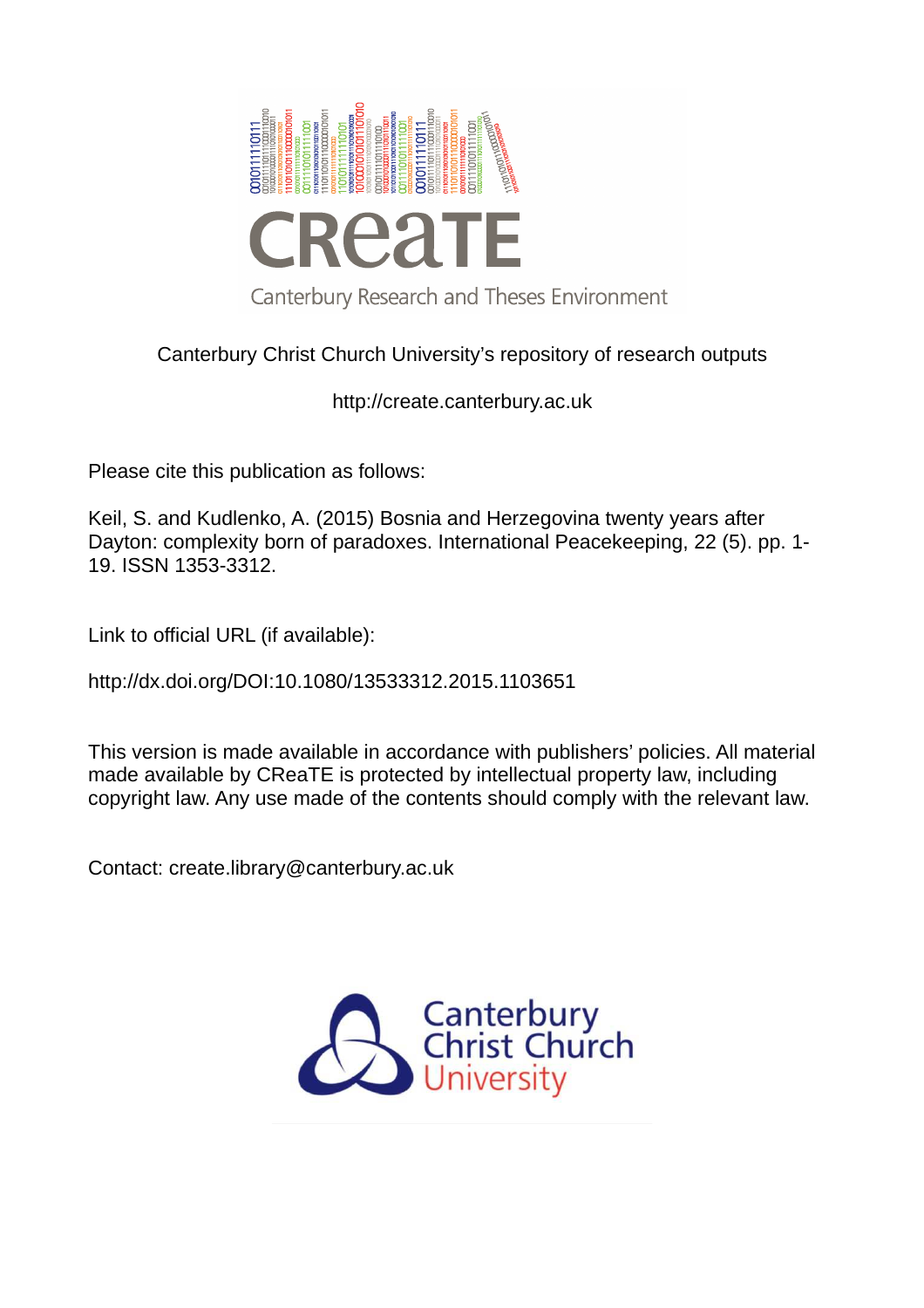## **Bosnia and Herzegovina Twenty Years after Dayton -Complexity Born of Paradoxes-**Soeren Keil and Anastasiia Kudlenko

## **Abstract**

This paper will start with an analysis of the Dayton Peace Agreement, and assess to what extent it focused on peace-building, state-reconstruction and democratization. It will provide an overview of major peace-building, state-reconstruction and democratization initiatives by international and local actors in post-war Bosnia. Following the often-presented argument that "Dayton is a good peace agreement but a bad blueprint for a democratic state," the paper will ask if the Dayton Peace Agreement has failed in the consolidation of Bosnian statehood and the democratization of the country. In order to do this, an in-depth analysis of the current situation in terms of state consolidation and democratization will be given.

The main argument of the paper demonstrates that while the Dayton Agreement had some inherent weaknesses, actions by local elites and international state-builders also explain some of the current issues of the Bosnian state.

**Keywords:** Bosnia and Herzegovina, peace-building, state-building, democratization, Dayton Peace Agreement

Dr Soeren Keil is Reader in Politics and International Relations at Canterbury Christ Church University in the UK. He is the author of "Multinational Federalism in Bosnia and Herzegovina" (Ashgate 2013) and the Co-editor (with Valery Perry) of "State-Building and Democratization in Bosnia and Herzegovina" (Ashgate 2015). His research focuses on the political systems of the post-Yugoslav states, as well as on EU enlargement policy and the foreign policy of the Western Balkan states.

Anastasiia Kudlenko is a PhD candidate in Politics and International Relations at Canterbury Christ Church University in the UK. Her research focuses on the evolving security sector reform agenda within the European Union, with a special focus on its impact in the Western Balkans.

Corresponding author's contact details: Dr Soeren Keil, School of Psychology, Politics and Sociology, Canterbury Christ Church University, North Holmes Road, Canterbury, CT1 1QU, Email: [soeren.keil@canterbury.ac.uk](mailto:soeren.keil@canterbury.ac.uk)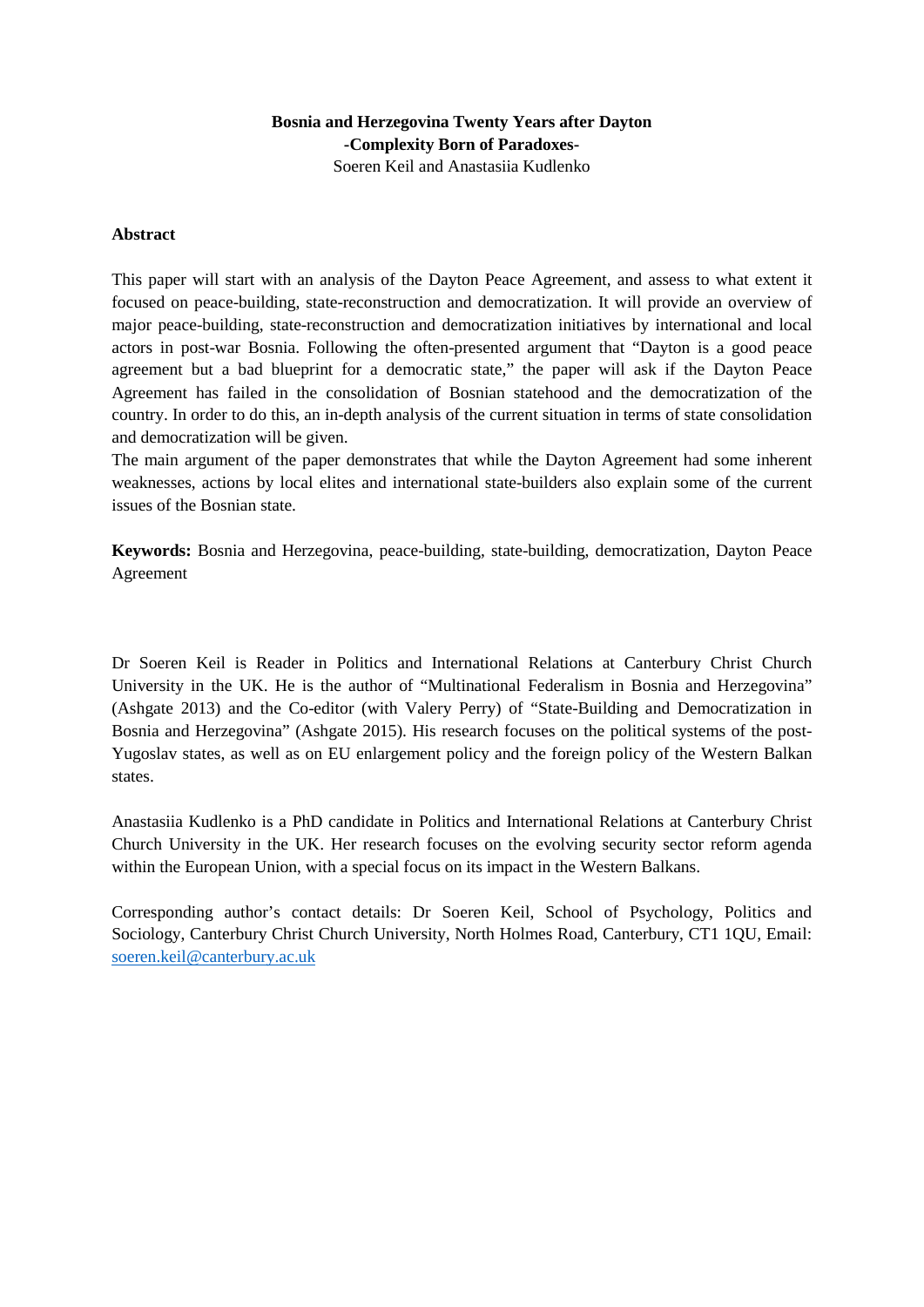### **Introduction**

In December [1](#page-16-0)995, the Presidents of Bosnia and Herzegovina,<sup>1</sup> Croatia and the Federal Republic of Yugoslavia (FRY) signed the General Framework Agreement for Peace in Bosnia and Herzegovina (BiH) in Paris. This Agreement, often shortened to "Dayton Peace Agreement" (DPA)<sup>[2](#page-16-1)</sup> because it was negotiated and finalized in Dayton, Ohio (USA) in November 1995, not only ended the three and a half year-long war in Bosnia, but it also re-organised the relations between these three countries and completed the first phase of the dissolution of Yugoslavia.<sup>[3](#page-16-2)</sup>

We assess the DPA according to three dimensions, namely peace-building, statereconstruction / state-building, and democratization. Peace-building has often been seen as the biggest success story of the Dayton Agreement. As this paper will highlight, this success was possible, because international actors were committed not only to provide a framework in which peace-building could take place, but they also were willing to provide resources and use their own troops to ensure that violence would not break out again in Bosnia after 1995. Further, Annex IV of the Agreement, called "Constitution of Bosnia and Herzegovina" provides a legal framework for the reconstruction of the Bosnian state. Establishing what is one of the most complex political systems in the world, this Annex, together with other Annexes that focus on refugee return and human rights, demonstrates that those who wrote the Peace Agreement foresaw the re-establishment of a Bosnian state after the conflict.<sup>[4](#page-16-3)</sup>

A primary aim of the Dayton Peace Agreement was to establish a democratic state; hence democratization is one of the major objectives of the DPA.<sup>[5](#page-16-4)</sup> The argument presented is twofold. We will highlight that the DPA has been overly ambitious about post-war Bosnia and provided complex and indeed unrealistic targets for state-building and democratization in particular, without including provisions or the flexibility to achieve these targets. Especially when looking at Bosnia in 1995 – a divided country with multiple armies on its territory, a ruined economy and no functional political institutions – it will become visible how some of the rather "idealistic" targets of the DPA were always at best challenging and at worst impossible to achieve. In addition, we will highlight how some of these targets clashed and contradicted each other, so that multiple interpretations of the DPA and its intentions were possible, which have contributed to a lack of progress and continued political disagreement. At the same time, the achievement of these goals was in the hand of local and international actors, who have worked hard to achieve some goals (for example the international focus on peace-building), while they have failed to put their full weight behind others (for example in terms of ensuring deep-rooted democratization). This goes back to an inherent paradox in the Dayton framework that became obvious in the post-war period – it is not clear who is responsible for the implementation of the Agreement. While the Constitution empowers local actors, international involvement has consistently increased after 1997 (until 2005, when international involvement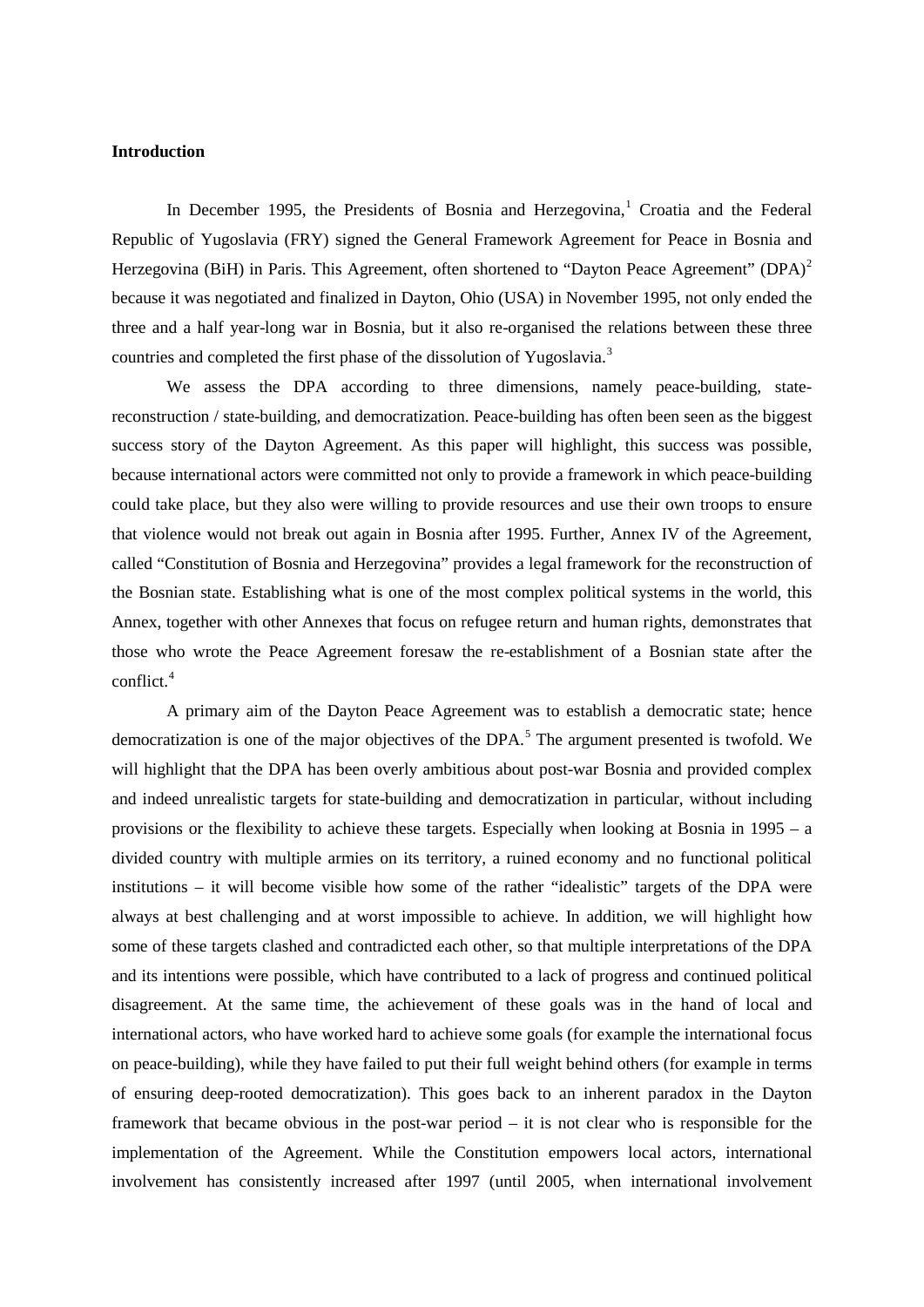substantially decreased), so that by the early 2000s the implementation of the civilian and military aspects of the DPA was mainly driven by international actors.

In order to assess the DPA, this paper will progress in three main steps. The first part will focus on Dayton's biggest success story – peace-building. The second part looks at Dayton's ability of state reconstruction and state-building. While Bosnia has remained as one united country until today (and in many respects, this is already a success), there are many who are critical of Dayton's ability to establish a functional state and make its political institutions work. The final part of the paper will look at Dayton's impact on the democratization of post-war Bosnia. While the Dayton Agreement made it very clear that the post-war state was to be democratic and included numerous sections that focused on human rights, minority rights and power-sharing democracy, in reality Bosnia remains an electoral democracy at best.

#### **The DPA as an Instrument of Peace-Building**

It has been widely acknowledged that the primary goal of the DPA was to stop violence and put an end to the war,<sup>[6](#page-17-0)</sup> thus paving the way for a stable and durable peace not only in Bosnia, but also in the wider Balkan region. Despite a variety of literature published on the topic of peace-building in Bosnia after Dayton,<sup>[7](#page-17-1)</sup> it should be noted that the type of peace the Dayton Accord set out to establish has not yet been researched in depth. One of the deficiencies present in the study of peace-building clauses of the DPA is connected with a lack of theoretical considerations on the matter.

The term 'peace-building' was introduced into the scholarly literature by the pioneer of peace studies Johan Galtung.<sup>[8](#page-17-2)</sup> In his seminal work 'Three Approaches to Peace' (1976) he differentiated between peace-making, peace-keeping and peace-building as three main types of third-party interventions into conflicts. He defined peace-making as a process of negotiations between decisionmakers aimed at settling or resolving specific conflicts, peace-keeping as a type of intervention to keep warring parties apart and ensure the absence of violence, while peace-building was seen as an effort to create peace, based on justice, equity and cooperation, in a post-conflict society, which also had to address the root causes of conflict in order to prevent its recurrence in the future.<sup>[9](#page-17-3)</sup> This typology has been devised to complement Galtung's vision of peace, which has influenced the work of many researchers in peace and conflict studies.<sup>[10](#page-17-4)</sup> According to this vision, peace can be either negative or positive. Negative peace refers to the absence of direct violence, whereas positive peace means the presence of harmonious relations between different actors.<sup>[11](#page-17-5)</sup> Peace-building, therefore, seeks to establish positive peace, which is closely connected with reconciliation and healing.<sup>[12](#page-17-6)</sup> The overall idea of positive peace is to remove the structural sources of violence, to enable harmonious relations without continued fear, danger and the potential for a quick escalation and return to violence. As will be shown below, the Dayton Accord contains requirements for both types of peace with a focus on the positive one, yet gives much clearer instructions for achieving the negative one.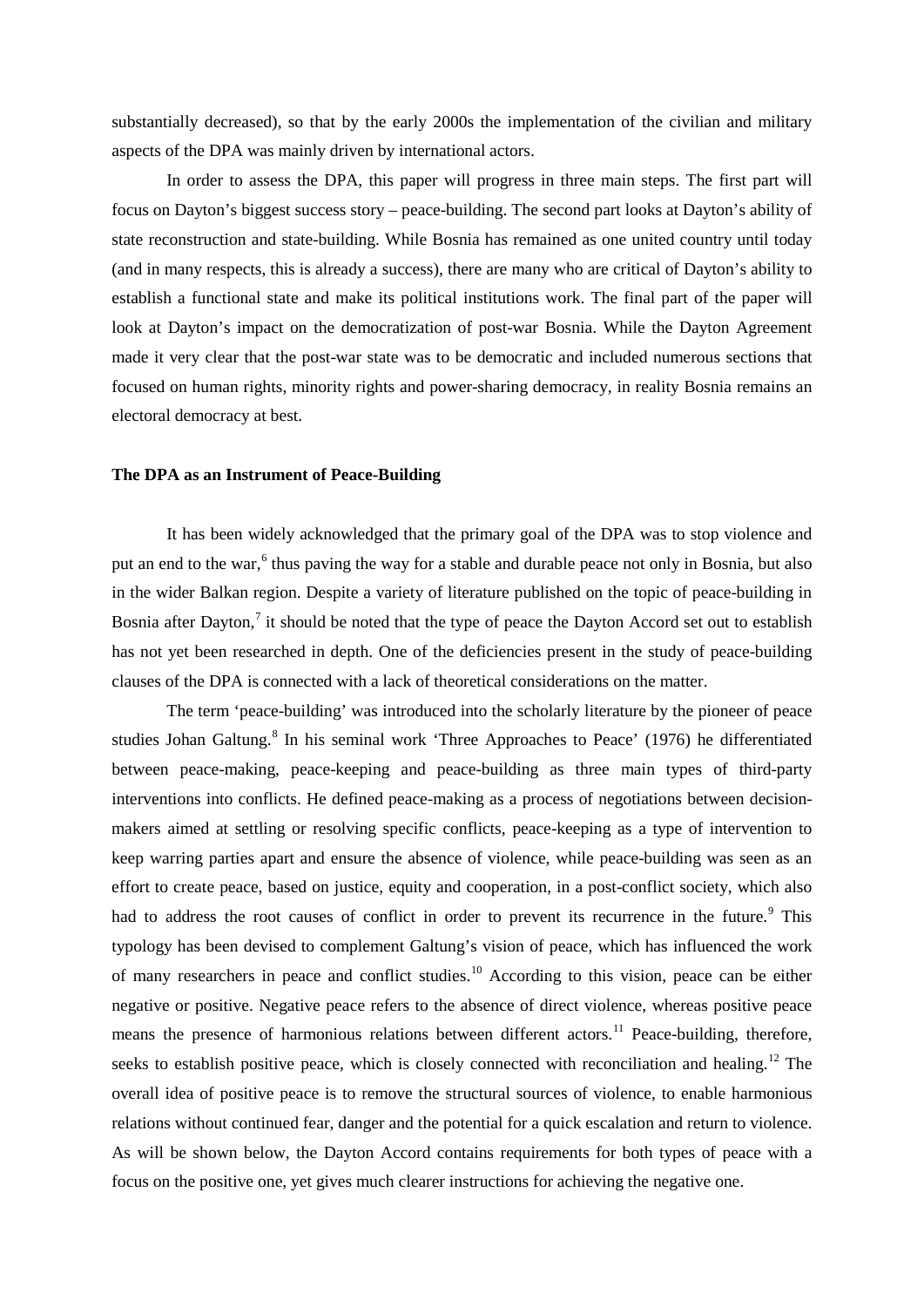An important contribution into the development of peace research has also been made by John Paul Lederach, who similarly to Galtung argued that the concept of peace-building cannot be reduced to post-conflict reconstruction. According to him, peace-building is

a comprehensive concept that encompasses, generates, and sustains the full array of processes, approaches, and stages needed to transform conflict toward more sustainable, peaceful relationships. The term thus involves a wide range of activities that both precede and follow formal peace accords. Metaphorically, peace is seen not merely as a stage in time or a condition. It is a dynamic construct.<sup>[13](#page-18-0)</sup>

Within the UN, the term peace-building was first mentioned in the landmark report *An Agenda for Peace* (1992). The report defined peace-building as 'action to identify and support structures which will tend to strengthen and solidify peace in order to avoid relapse into conflict'.<sup>[14](#page-18-1)</sup> In 1995 *An Agenda for Development* extended the concept by relating it to economic, social and cultural development.<sup>[15](#page-18-2)</sup> The UN's understanding of peace-building has been continuously evolving ever since.<sup>[16](#page-18-3)</sup> In 2000 the Brahimi report emphasised that the use of peace-building should not be restricted to the post-conflict phase, and defined it as 'activities undertaken on the far side of conflict to reassemble the foundations of peace and provide the tools for building on those foundations something that is more than just the absence of war'.<sup>[17](#page-18-4)</sup> The United Nations has also identified three essential features of peace-building, which can be used to assess the DPA's success in building peace in Bosnia. These features include: national ownership, national capacity and common strategy.

The different definitions of peace-building used by Galtung and the UN point towards a normative/empirical imbalance in the discourses on peace-building. While the UN focuses much more on practical guidelines for the establishment of long-term peace, Galtung's more normative distinction between positive and negative peace has become important for peace-builders who want to go further than just ending direct physical violence, and think about ways in which the structural sources of conflict can be addressed. Hence, this paper will consider both definitions.

#### **Peace-building in and after Dayton: From Negative to Positive Peace**

The DPA has highlighted military and civilian aspects for achieving peace in Bosnia, which share some of the characteristics of the negative–positive peace dichotomy, described above<sup>[18](#page-18-5)</sup>. The violent nature of war and its devastating human cost (over 100, 000 killed and two million displaced internally and externally) have prompted peace negotiators to place clauses aimed at ending violence at the forefront of their agenda. As a result, military aspects of the peace settlement have been defined in Annexes IA, IB and II, while civilian implementation of peace was discussed in Annex  $X$ .<sup>[19](#page-18-6)</sup> Apart from been given a more central place, military clauses were also better developed, more detailed and, in some cases, even better guaranteed. Thus, the Agreement on Military Aspects of the Peace Settlement (Annex IA) and the Agreement on the Inter-Entity Boundary Line and Related Issues (Annex II) were also guaranteed by Croatia and Yugoslavia.<sup>[20](#page-18-7)</sup> Such an endorsement of these two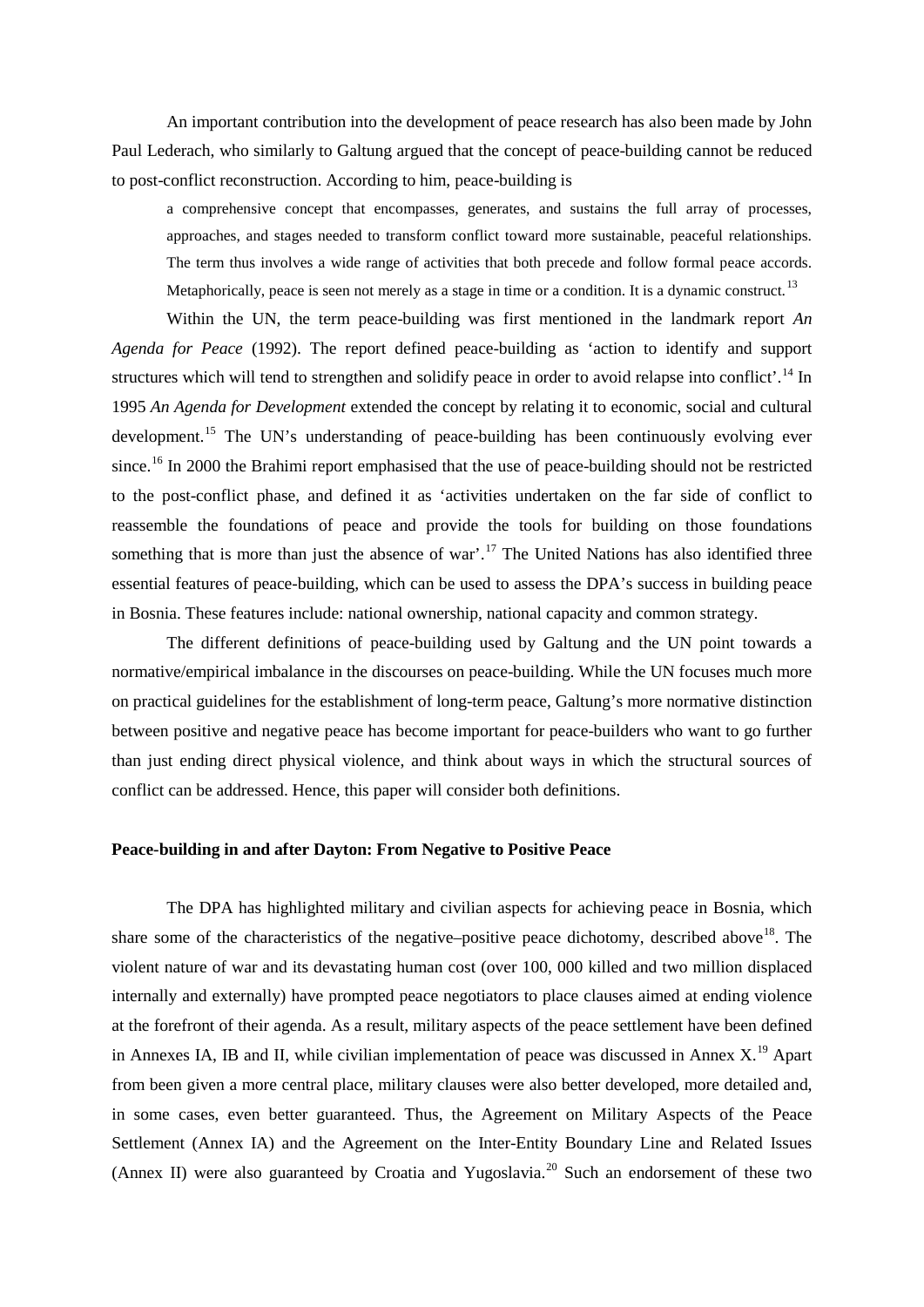Annexes can be viewed as an illustration of the importance attached by the international community to the cessation of hostilities and direct violence in Bosnia, hence, it is no surprise that the military aspects can be found in the first two Annexes of the DPA.

The task of implementing military clauses of the peace agreement was entrusted to the NATO-led Implementation Force (IFOR). The Force had to guarantee the end of hostilities and separate the armed forces of the two Entities:<sup>[21](#page-19-0)</sup> the Federation of Bosnia and Herzegovina (FBiH) and the Republika Srpska  $(RS)$ .<sup>[22](#page-19-1)</sup> The military requirements also included the creation of a Zone of Separation along the agreed Inter-Entity Boundary Line, the collection of heavy weapons in cantonment areas and regional stabilization measures, such as cooperation within a Joint Military Commission.<sup>[23](#page-19-2)</sup> As a whole, the military clauses of the DPA consisted of measurable and clearly defined steps, aimed at stopping the conflict and preventing it from recurring, i.e. promoted the establishment of negative peace. These detailed military clauses highlight the importance of the DPA as a tool of transferring the cease fire that existed in Bosnia since summer 1995 into a permanent peace deal, which was guaranteed by a heavy international presence in the country. Up to 60,000 NATO soldiers were deployed to ensure the end of hostilities, observe and control the disarmament, and after 1997 also engage more directly in the arrest of war criminals and support the agenda of civilian peace implementation.

Yet, even the military aspects of the DPA were not without their contradictions. For example, disarmament and collection of heavy weapons were highlighted strongly in Annex IA and B of the DPA, yet, the Constitution of BiH, which can be found in Annex IV of the DPA, gave responsibility for military matters to the two Entities. After 1995 Bosnia therefore had de jure two armies (one for the FBiH and one for the RS). De facto, however, Bosniak and Croat troops were not fully united until a comprehensive military reform in  $2005/6$ .<sup>[24](#page-19-3)</sup> Hence, this reveals the tension between addressing some of the structural sources of conflict in Bosnia, including building a more inclusive state, and the focus on the implementation of negative peace inherent in the DPA.

By the end of June 1996 IFOR accomplished all of its principal military tasks: it stopped hostilities, separated the armed forces of the two Entities, oversaw the transfer of territory between them and moved the majority of the parties' heavy weapons into secure sites.<sup>[25](#page-19-4)</sup> By the September 1996 elections, NATO concluded that IFOR had successfully completed its mission, yet the instability on the ground prevented it from removing its forces from Bosnia completely. That is why in December 1996 a new smaller Stabilisation Force (SFOR) was deployed to BiH with the main aim to 'contribute to a safe and secure environment conductive to civil and political reconstruction.'[26](#page-19-5) Just like its predecessor IFOR and successor EUFOR *Althea*, SFOR operated under Chapter VII of the UN Charter. It stayed in the country for eight years working on the deterrence and prevention of hostilities, promotion of a peaceful climate and provision of selective support to actors dealing with the civilian implementation of the peace settlement.<sup>[27](#page-19-6)</sup> In particular, SFOR was engaged in de-mining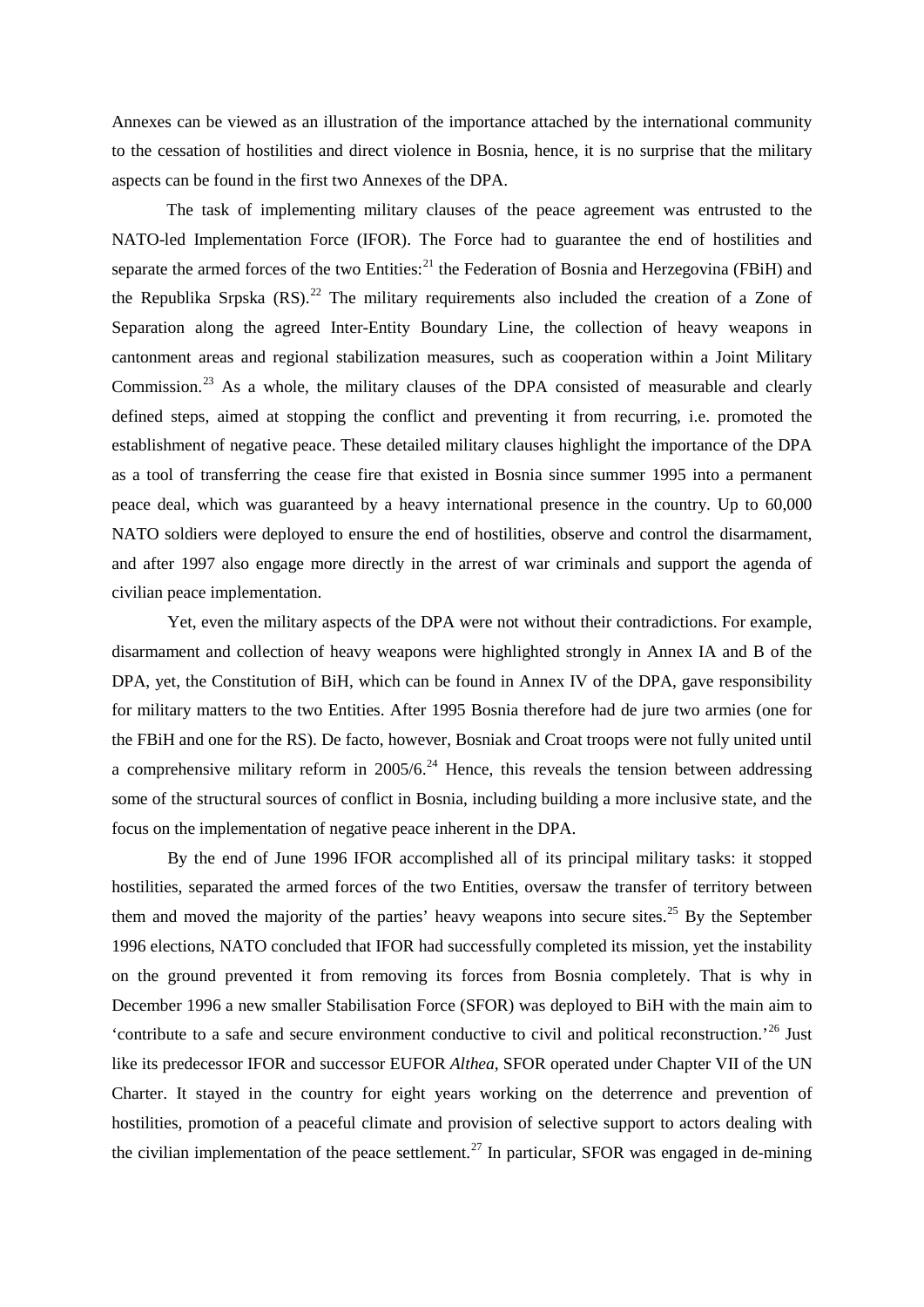operations, arresting persons indicted for war crimes, assisting the return of refugees and supporting defence reforms.[28](#page-19-7)

The improved security situation in Bosnia allowed NATO to consistently reduce and restructure its forces: if initially it deployed 60,000 troops within IFOR, SFOR went down from 31,000 personnel in 1996 to 7,000 in 2004. Slowly but surely, as a result of the NATO-led military effort, the main challenge in BiH became less about the cessation of direct violence between different ethnic groups, but more about 'the diminution of factors threatening the security and hindering the further stabilisation and integration of BiH.<sup>[29](#page-19-8)</sup> Hence, while NATO focused in the first post-war years on the creation of negative peace, after 1998 the attention shifted more directly to addressing the structural reasons for violence and conflict, and build a positive peace in post-war Bosnia. This change allowed NATO to hand over the responsibility for the military aspects of the DPA to the European Union (EU), whose operation EUFOR *Althea* was deployed to Bosnia in December 2004. The main objective of EUFOR has remained consistent with the mandates of IFOR and SFOR, and is to contribute to the safe and secure environment in BiH.<sup>[30](#page-19-9)</sup> Yet, following the opening of the membership perspective to the countries of the Balkan region at the Thessaloniki Council in 2003, EUFOR also assumed responsibility for assisting BiH on its path towards joining the EU. It, therefore, provides support to the overall EU strategy for Bosnia and offers capacity-building and training to Bosnia's defence structures.<sup>[31](#page-19-10)</sup> At the same time, BiH has undergone a complex military reform in 2005 and 2006, which was supported by the EU and NATO and was also part of Bosnia's closer integration into NATO. At the core of the reform is the creation of a state defence ministry, which would combine the units of the FBiH and RS, and put them under the joint command of the Presidency.<sup>[32](#page-19-11)</sup>

Compared to the post-war years, the situation in BiH has changed dramatically: the two Entities coexist peacefully, there has been a decline in ethnically motivated violence and most importantly, there is a very low risk of the country descending into a full-blown war, although minor conflicts might still occur.<sup>[33](#page-19-12)</sup> What is more, thanks to the combined efforts of international and domestic actors, which collaborated through the Defence Reform Commission, the country now has a single Ministry of Defence and professional Armed Forces (AFBiH) – the goals seen as inconceivable in 1995.<sup>[34](#page-19-13)</sup> These changes alone prompt us to speak about the success of the military clauses of the DPA. It has kept peace in Bosnia for 20 years, which is an accomplishment hard to deny. Having said that, it is too early to speak about a full completion of the military peace-building tasks in BiH. Large quantities of arms and ammunition remain dispersed throughout BiH with thousands of tons of explosives waiting for destruction in cantonment sites.<sup>[35](#page-19-14)</sup> 10,000-strong army forces are yet too financially weak and dependent on external actors to be able to take the responsibility for the protection of the country. In case of conflict, the military structures could also easily fall apart, due to their structure, which reflects the constitutional order in the country and thereby focuses on the representation of the three constituent peoples. Further, the ability of EUFOR at a present strength of 600 troops to fulfil its mandate to contribute to a safe and secure environment in the country is rather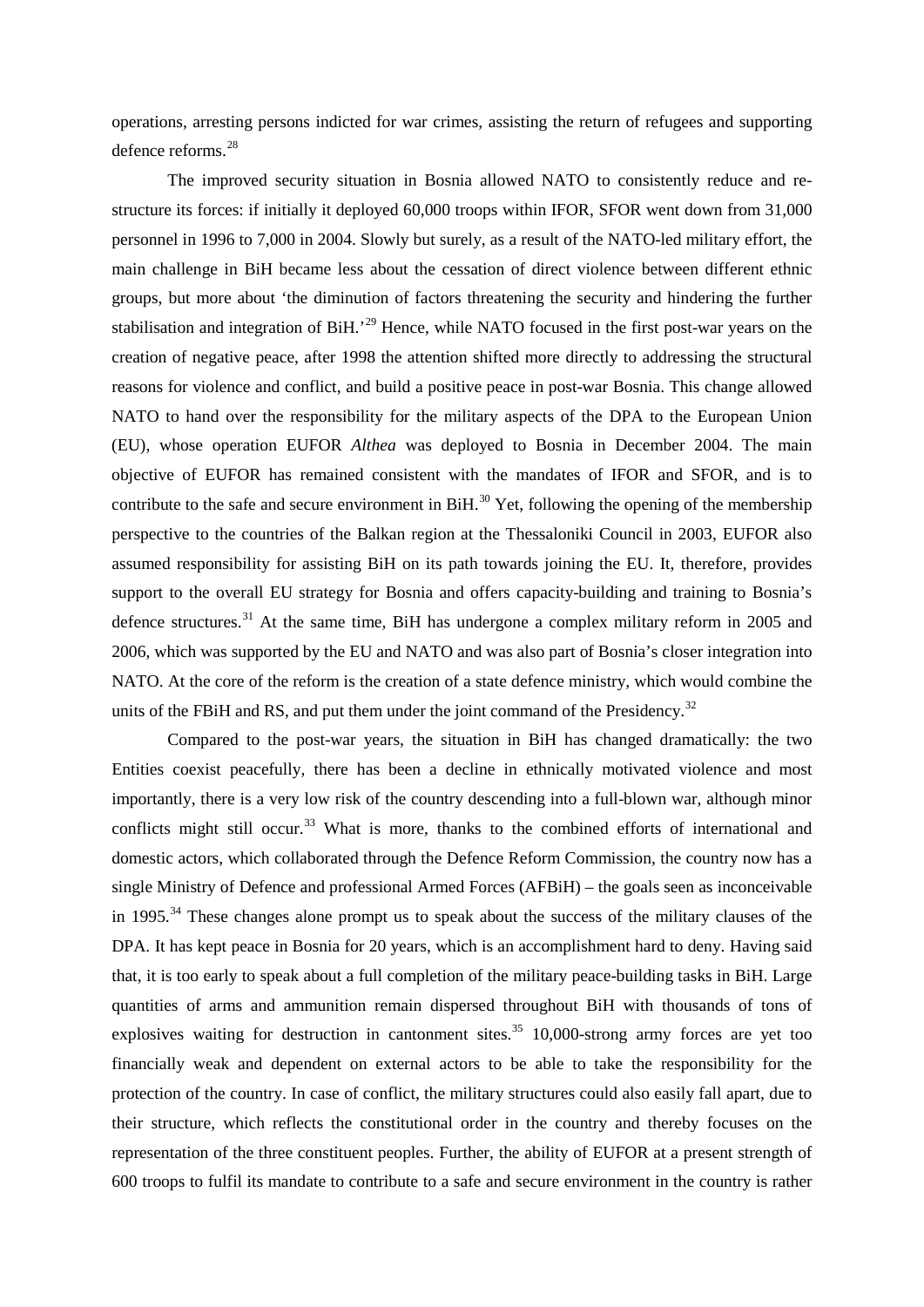questionable. Yet, Bosnia's closer integration into the EU (the signing and implementation of a Stabilization and Association Agreement in 2008/2015) and NATO (Bosnia is a member of the Partnership for Peace since 2006 and was invited to join a Membership Action Plan in 2010) have also contributed to lowering the tensions and creating a more stable and peaceful environment. To sum up, though there is no question about the Bosnia of today being safer and more secure than in 1995, 20 years after the war ended the country is not yet ready to assume responsibility for its own defence. Reform efforts in military policy have mainly been driven by international actors, most notably NATO, and it remains to be seen if these reforms will be deep-rooted enough to survive if a new conflict unfolds.

The situation with the civilian aspects of the DPA is even more complicated. Civilian clauses in the agreement were less specific than the military ones, although not necessarily less ambitious. Annex X listed a wide range of activities, needed for achieving positive peace in BiH, among them: 'continuation of the humanitarian aid effort for as long as necessary; rehabilitation of infrastructure and economic reconstruction; the establishment of political and constitutional institutions in Bosnia and Herzegovina; promotion of respect for human rights and the return of displaced persons and refugees; and the holding of free and fair elections.'[36](#page-19-15) The oversight of these tasks was given to a High Representative (HR) as the final authority in theatre regarding the interpretation and implementation of the civilian aspects of the peace settlement. The HR, however, was not the only actor in this field as the DPA envisioned 'a considerable number of international organizations and agencies' to assist the post-holder.<sup>[37](#page-19-16)</sup> Having defined a rather broad scope of civilian activities, the DPA did not offer a clear road map for approaching them.<sup>[38](#page-19-17)</sup> Instead, it outlined the mandate of the High Representative and general methods for coordinating peace-building efforts of various international actors involved in the process. Here we will only focus on two civilian aspects – the economic reconstruction of the country and return of refugees and internally displaced persons. This is to give more precision to the analysis and avoid repetition since most other civilian aspects of the peace settlement will be covered as part of our discussion on the state-building and democratization clauses of the DPA.

Both post-war economic reconstruction and return of refugees have been integral components of peace agreements since the 1990s. The international community has seen them as steps, necessary for bringing war-torn countries back to normalcy as well as indicators of stability, reconciliation and well-being. By emphasising the need to re-build the economy and ensure the return of refugees, peace-builders have been working towards reducing the chances of backsliding into violence and improving the probability of harmonising relations in post-war environments. From the point of view of Galtung's dichotomy these actions are aimed at positive peace, which, as stated above, goes beyond ending hostilities. By the same token, according to Lederach's view the focus on economic reconstruction and reconciliation can also be understood as part and parcel of the process of building lasting peace. It needs to be highlighted furthermore that economic reconstruction and refugee return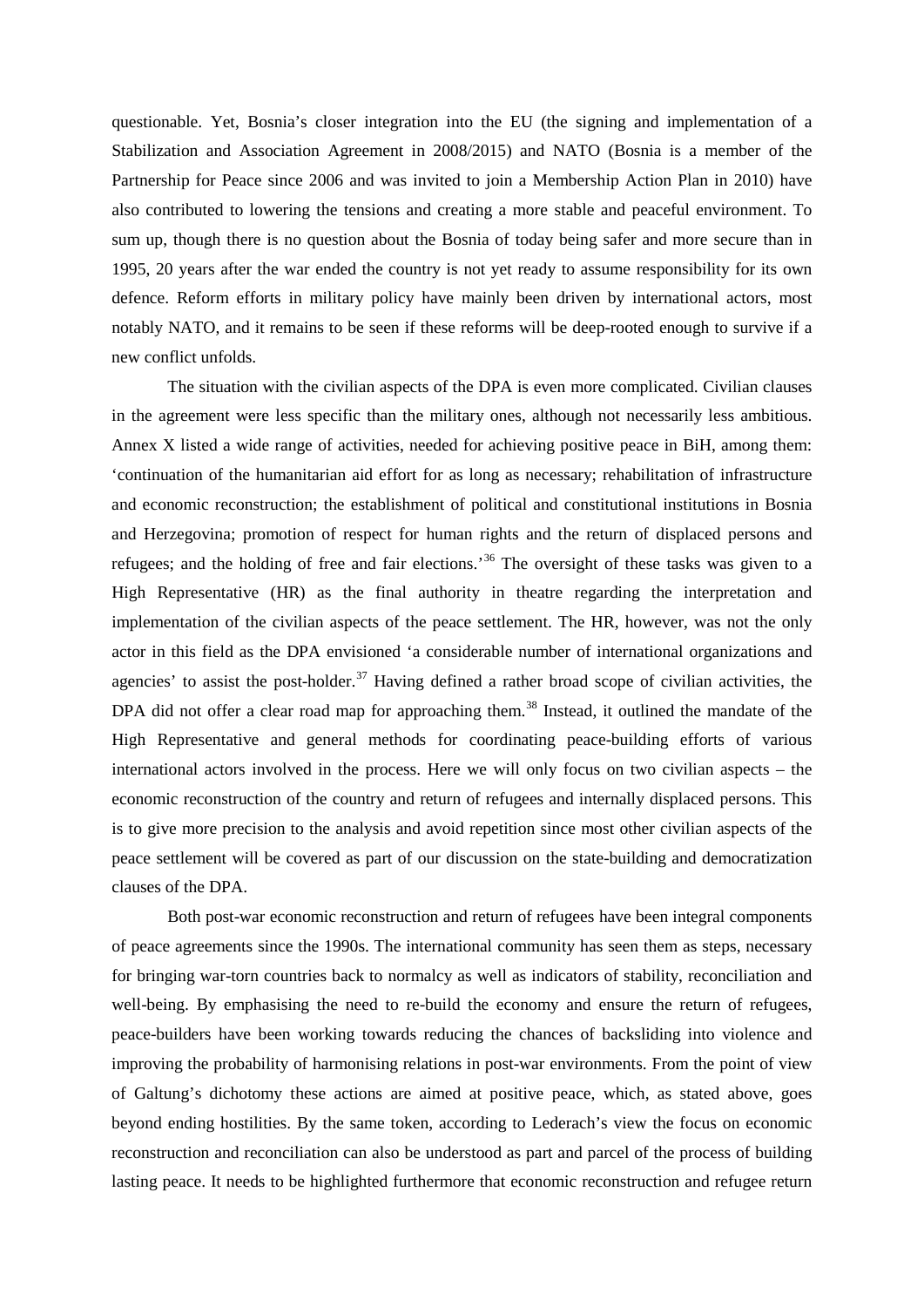also link peace-building to state-building (an essential element of which is reconstructing a state's infrastructure including its economy) and democratization. As will be discussed below, refugee return was essential in the DPA's focus on democratization and promotion of human rights.

The economic losses of Bosnia in the war were vast: the country's GDP fell to less than \$500 per capita, which was around 20% of the pre-war level, the industrial production plummeted to 10- 30% and the majority of physical capital was destroyed.<sup>[39](#page-19-18)</sup> The total damage was estimated at \$50-60 billion or including indirect effects – \$100 billion.<sup>[40](#page-19-19)</sup> Immediately after the war, international actors, including the World Bank, the International Monetary Fund (IMF) and European Bank of Reconstruction and Development (EBRD), just to name a few, agreed on the Priority Reconstruction and Recovery Programme for BiH with a budget of \$5.1 billion.<sup>[41](#page-19-20)</sup> This money was mostly used for the reconstruction of the country's infrastructure and housing, as well as the restoration of public services, e.g. education and health sectors. After 2000 the international community started allocating resources for different priorities, which were mainly aimed at supporting the country's transition into a homogeneous economic entity. Thanks to this shift BiH has adopted some important reforms, in particular, on the unification of the customs service and the adoption of a single value-added-tax, covering the territory of the whole country. $42$ 

The results of the economic reconstruction in general, however, have been rather modest. Bosnia today, though showing signs of economic recovery and even some slow growth (2% in 2015, which could increase to  $4\%$  in  $2016^{43}$  $2016^{43}$  $2016^{43}$ , suffers from fragmentation and lacks a unified economic space.<sup>[44](#page-19-23)</sup> The country is dependent on international assistance and is far behind other European economies in terms of development and employment.<sup>[45](#page-19-24)</sup> The sheer number of external actors involved in the economic reconstruction of BiH, poor coordination between them and their almost complete disregard for the local capacities are among the factors explaining the lack of sustainability in Bosnia's economy 20 years after Dayton. In addition, local actors, including political and business elites, have used the fragmented political space to develop their own patronage and clientelistic networks, which have also hindered wider economic development. Political decentralization has added additional layers of administration to those wanting to do business, and poor infrastructure and a lack of vocational training have also contributed to the fact, that Bosnia has not returned to the pre-war economic situation and is still recovering from the war and the latest financial crisis.<sup>[46](#page-19-25)</sup>

The implementation of the DPA clauses on the return of refugees, similarly to military and economic clauses, had big significance for building peace in Bosnia. In 1995 nearly half of the BiH's pre-war population was displaced: 1.2 million sought refuge abroad, while another million was displaced inside the country as Internally Displaced Persons (IDPs).<sup>[47](#page-19-26)</sup> The Dayton Agreement guaranteed 'the right freely to return to their homes of origin' to all refugees and displaced persons.<sup>[48](#page-19-27)</sup> Refugee return also highlighted a moral commitment by international actors to undo at least some of the results of ethnic cleansing practices, which have been a symbol of the conflict in Bosnia, and have had a lasting impact. Initially the implementation of the return policy met the resistance of local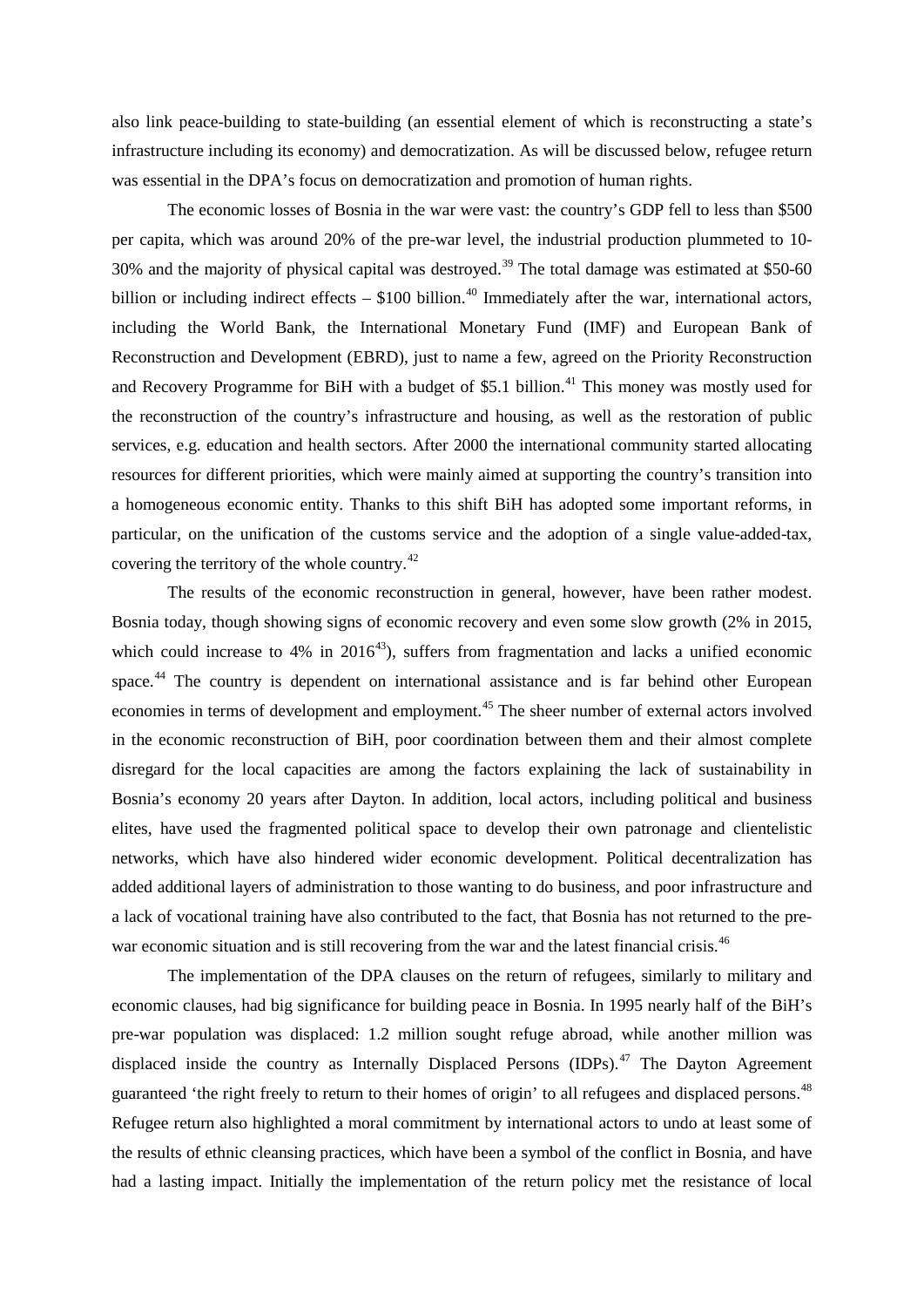authorities, but gained momentum after 1999 when the international community shifted the focus from the 'politicised right to return to an individual right to property.<sup>[49](#page-19-28)</sup> As a result of the Property Law Implementation Plan the restitution of property lost in war amounted to 95% already in 2005.<sup>[50](#page-19-29)</sup> This, in its turn, had a positive impact on returns, which remained the main goal of the policy: they reached more than a million in 2008, out of which 467,297 constituted minority returns.<sup>[51](#page-19-30)</sup> Despite these remarkable statistics, the problem of refugees and IDPs has not been entirely solved: research shows that high restitution rates often mean house exchanges and sales, while those returns that do take place usually involve only a part of the family.<sup>[52](#page-19-31)</sup> Even more, minority returnees often experience discrimination in employment, access to public services and suffer from isolation. All this shows that the return policy has been only partially successful.

In conclusion, we can say that the peace-building effort in BiH has brought about a wealth of positive results: the two Entities have clearly defined borders, the country has a professional army and unified Ministry of Defence, its infrastructure and public services destroyed by the war have been largely rebuilt, the economy is showing signs of recovery, more than million refugees and displaced persons returned to their pre-war homes, and, most importantly, peace has been holding for 20 years. Yet, if we assess the DPA's peace-building clauses against the UN's criteria of success our conclusions will be less positive. There is still a lack of national ownership when it comes to the security of the country: BiH is a semi-protectorate with the international community in charge of the military and civilian aspects of the DPA. The country remains dependent on international assistance, therefore, its national capacity is not yet sufficiently strong. Finally, the international community has failed to produce a common strategy for BiH which would be playing to the country's strengths, while simultaneously coordinating the efforts of the myriad of external actors.

While the military aspects of the DPA were detailed and framed clearly according to responsibility, aims and timing, much of the civilian aspects of peace-building were rather vaguely defined and the multitude of actors involved made their implementation often more difficult. In many respects, even in the area of peace-building, which is often highlighted as the most successful element of the DPA, it is possible to conclude that the Dayton framework was incomplete and sometimes even contradictory.<sup>[53](#page-19-32)</sup>

#### **State-Building and State-Reconstruction within the Dayton Framework**

It has widely been established in the academic literature that the DPA focused extensively on state-building and state-reconstruction.<sup>[54](#page-19-33)</sup> The already mentioned Annex IV of the DPA laid down the 'Constitution for Bosnia and Herzegovina' while Annex III focused on elections, Annex VI specified human rights provisions and Annex VII highlighted the importance of refugee return. The discussion above also mentioned that Annex X laid down the role of a HR as the civilian oversight mechanism to ensure the implementation of these Annexes. In Bosnia, post-war state-reconstruction was a new form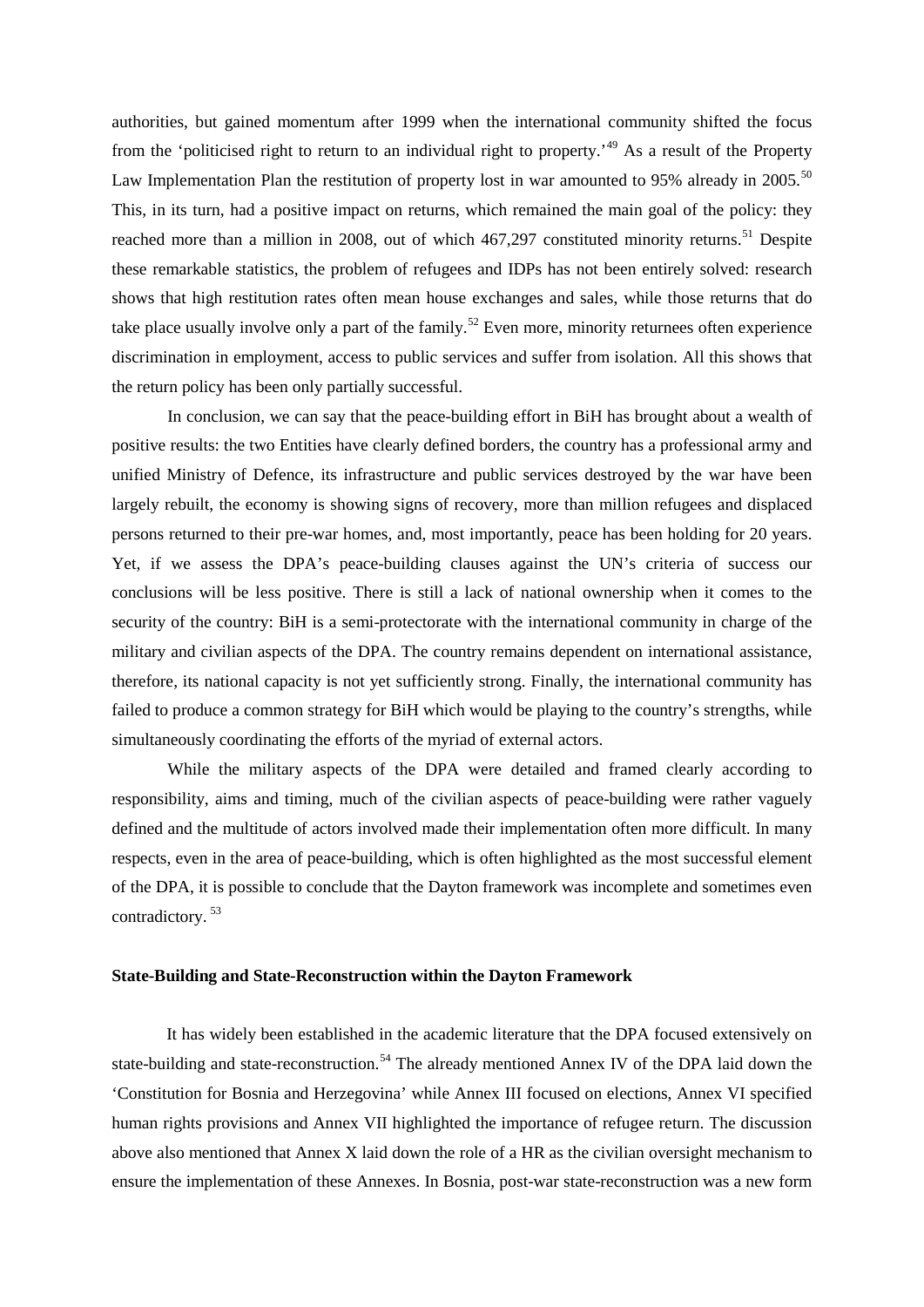of state-building. The post-Dayton Bosnian state had little in common with its predecessor, which became independent in April 1992. First, the name changed to "Bosnia and Herzegovina", losing "The Republic of" in the process. Second, the structures of the post-war state were very different if compared to the state that became independent in 1992. Finally, the political environment had changed substantially. While the same parties dominated Bosnia before and after the war, the landscape had massively changed. Ethnic cleansing and the destruction of the war had created a new political, economic and social reality in Bosnia, in which most territories were ethnically homogenous.<sup>[55](#page-19-34)</sup> The vast amount of destruction made transportation throughout the country in 1995 virtually impossible, while the new rulers over these homogenous territories had little interest in welcoming refugees from other ethnic groups back. Economic and political elites, many of whom profited from the war through the war economy, were now rulers over homogenized territories, in which they did not only control the population, but also the media, the economy, social benefits, state investment, and public administration.<sup>[56](#page-19-35)</sup> The clientelistic networks and patronage systems forged during and shortly after the war would remain in place throughout the last 20 years, and would have a massive impact, not only on state-building and reconstruction, but also on democratization and the success of external intervention in post-war Bosnia.

While state-reconstruction has been widely discussed as a key element of the DPA, little attention has been drawn to the fact, that Dayton is not clear on what kind of state it foresees. The weak political structures of the Republic of BiH were replaced with complex provisions, outlining that

The Republic of Bosnia and Herzegovina, the official name of which shall henceforth be "Bosnia and Herzegovina," shall continue its legal existence under international law as a state, with its internal structure modified as provided herein and with its present internationally recognized borders.<sup>[57](#page-19-36)</sup>

The Constitution, together with more academic research on Bosnia's constitutional framework allow for its classification as a multinational federal state, based on consociational power-sharing between the main ethnic groups – Bosniaks, Serbs and Croats.<sup>[58](#page-19-9)</sup> Institutions such as the House of Peoples, which consists of five Bosniaks, Serbs and Croats, and the three-member Presidency (one Bosniak, one Serb and one Croat) demonstrate this dominance of the main ethnic groups, which the Constitution labels as 'constituent peoples'. This strict power-sharing is coupled with a high degree of decentralization, major tasks including tax collection, policing, economic planning and military provisions were given to the two Entities. Since ethnic cleansing had resulted in largely ethnically homogenous territories in Bosnia after the war (the RS and the cantons in the FBiH), this means that each of the ethnic groups also enjoys a vast amount of autonomy in the territory in which they are a majority.<sup>[59](#page-19-37)</sup> Such a model of state-reconstruction after civil wars has long been promoted by members of the consociational school, who argue that elite cooperation and group autonomy are key for making ethnically divided societies work.<sup>[60](#page-19-38)</sup> Bosnia's constitutional framework laid the foundation of a strict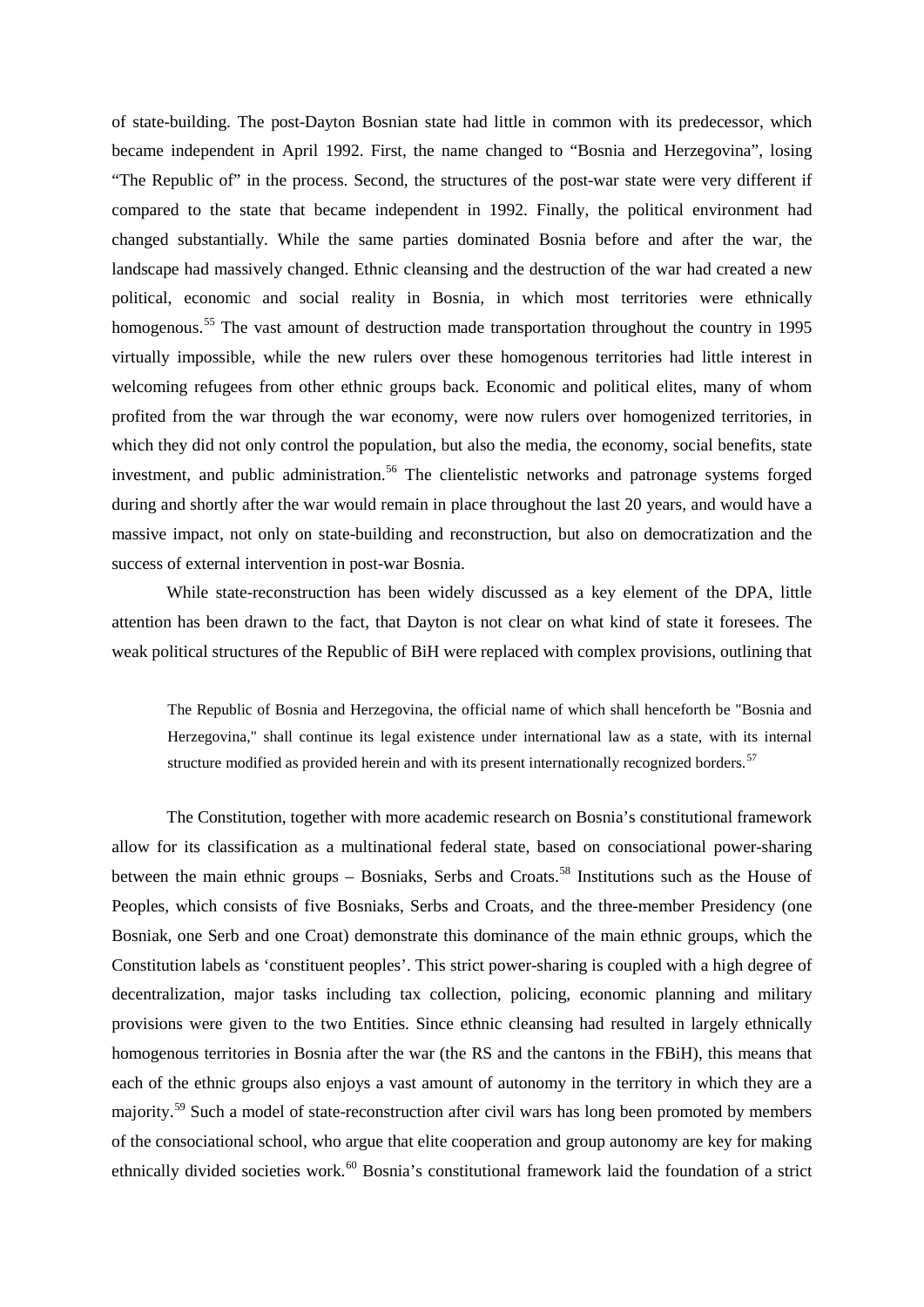consociational model, yet, it also emphasized elements such as human rights and refugee return. As Jens Woelk has argued, this demonstrates one of the most important paradoxes in the DPA, that it connects multinational power-sharing democracy with refugee return and human rights. If all refugees would have returned, this would have undermined the main basis of consociational power-sharing – ethnically homogenous territories in which elites can represent the dominant ethnic groups.<sup>[61](#page-19-39)</sup>

This contrast between strict power-sharing and human rights promotion can be found throughout the DPA and in the Constitution as well, where Article II lays down a long list of human and fundamental rights, while Articles III-V provide the framework of an ethnic power-sharing system. The Dayton framework, in other words, provides a paradoxical blueprint for statereconstruction. Different interpretations are possible, including those that see the state as a union of two Entities, of three constituent peoples, or as a component and pact of all its people who are protected by core human and fundamental rights. This is further worrying, as these different interpretations have been dominant in post-war Bosnia's political discourse, as will be demonstrated below. It could be argued that such a framework was necessary in order to get all parties to agree to the DPA. Bosnian Serb leaders would have failed to agree to and implement the Agreement if their Entity was not recognized, while Bosniak elites focused on the territorial unity of Bosnia in which each citizen is treated the same way. Furthermore the strong emphasis on democratization with early elections was designed to give Bosnian elites ownership over the future development of their state. Yet, because no blueprint for what kind of state Bosnia was given in the DPA, this ownership principle was severely limited and remains so until today. The DPA provides a framework for a paradoxical state, which focuses on consociational power-sharing and mechanisms to overcome the dominance of ethnicity at the same time.

#### **External State-Building and International Intervention in post-Dayton Bosnia**

Because of the fundamental paradoxical nature of the DPA, and the lack of international involvement and pressure, state-reconstruction and state-building efforts lagged well behind some of the successes of the military elements of the DPA. Indeed, in the immediate post-war period, Bosnian elites could not even decide where to meet, let alone agree on major reforms. Issues such as a law on citizenship, a political framework for the reconstruction of the country, support for the freedom of movement, and government support for refugees and internally displaced persons were not addressed because elites representing the three constituent peoples were unable to find any agreement. Instead, Bosnian Serbs focused on the integration of the RS into Serbia, while the Bosnian Croats, with the support of Franjo Tuđman's Croatia, also emphasized the integration of 'their' territory into Croatia. The FBiH was not working properly internally, and the RS refused to work with central state institutions, it did not send representatives to joint institutions and did not contribute in any way to measures that would strengthen the state of Bosnia and Herzegovina.<sup>[62](#page-19-40)</sup> While Dayton ensured the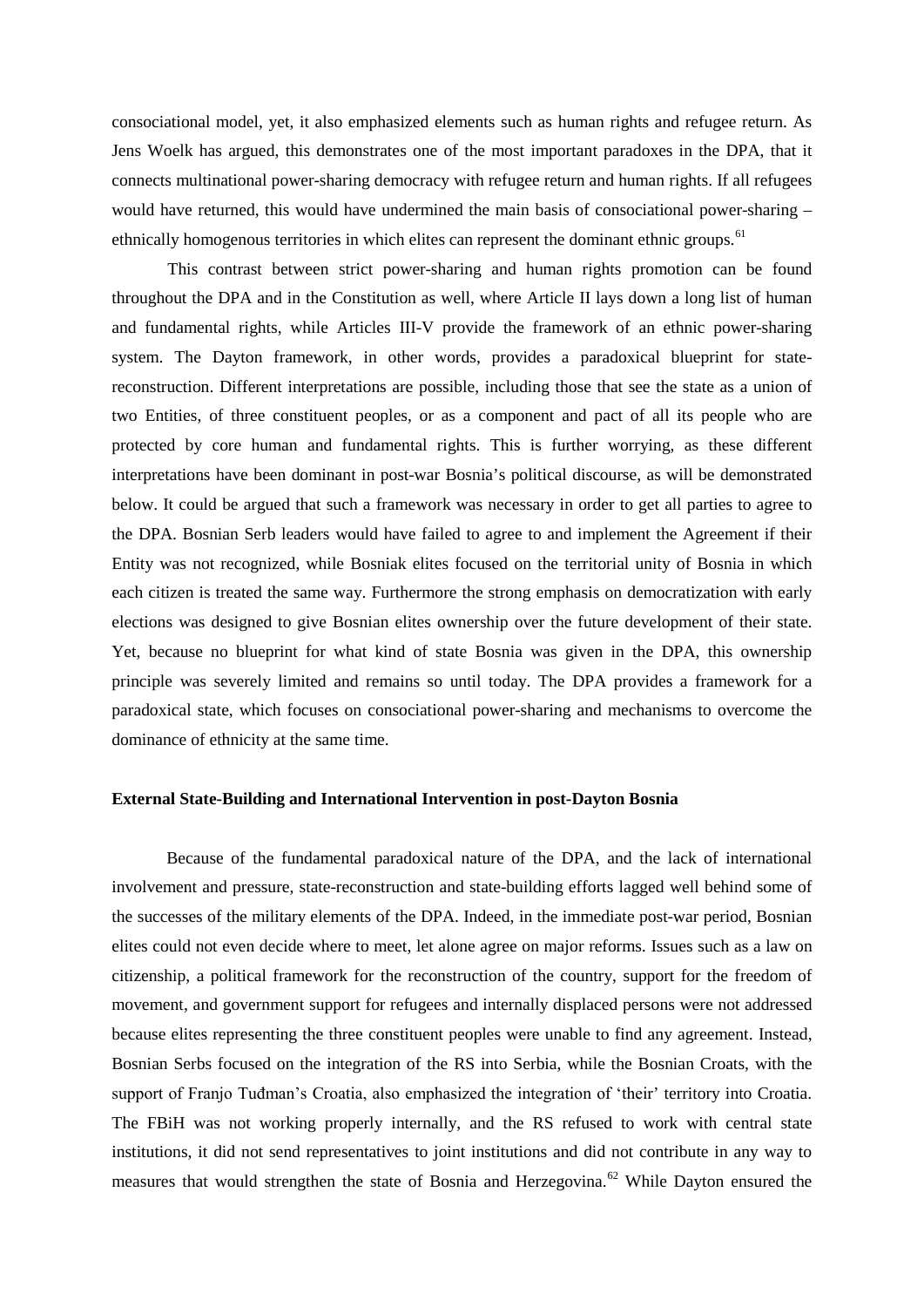territorial integrity of Bosnia and provided a complex political framework to hold it together, in the first post-war years, different local elites used Dayton and the weakness of international state-builders to continue the policy of dismantling and ethnically homogenising the state's territory. $63$ 

As a result of this failure by local elites to implement important elements of the DPA in relation to state-building, and participate actively in a political process, international actors enhanced the power of the High Representative in 1997 to include the ability to impose laws, to suspend and amend existing and proposed laws and to 'take actions against persons holding public office […] or who are found by the High Representative to be in violation of legal commitments made under the Peace Agreement or the terms of its implementation.<sup>[64](#page-19-42)</sup> These, so called Bonn Powers resulted in the HR becoming the most important political actor in post-war Bosnia, implementing a variety of laws, including on Bosnian citizenship, customs and taxation, border control and security issues, state symbols, and constitutional changes to the Entity constitutions. Bosnia became 'a state of international design that exists *by* international design.'[65](#page-19-43) Most HR interventions aimed at strengthening the central state and weakening the Entities. This state-strengthening exercise was a result of the realization that Dayton created a state that was too weak to exist without external support and needed to be strengthened in order to ensure peace, democratic governance and reform progress. This form of external state-building has demonstrated some important success stories, including a more inclusive political environment, the departure of many people indicted either for war crimes or corruption from politics and public administration, and a visible strengthening of the state, which also encouraged Bosnian Serbs and Croats to participate more regularly in central state matters and be represented in its institutions. Indeed, as Florian Bieber has highlighted, Dayton proved to be more flexible in terms of state-building and reconstruction than many would have suggested.<sup>[66](#page-19-44)</sup> Yet, international intervention through HR impositions also undermined the power-sharing structure and political decision-making framework that Dayton provided – and has resulted in a lack of political consensus and compromise building among Bosnian elites, and has raised serious questions about the legitimacy of the international state-building operation.<sup>[67](#page-19-45)</sup> The international engagement ended with High Representative Paddy Ashdown, as his successor Christian Schwarz-Schilling was told to prepare the country for the closure of the Office of the High Representative. For many in the international community, 2006 was the right time to complete the international state-building and reconstruction mission, assuming that the Bosnian state was strengthened enough to survive by itself and that the EU integration process would drive further reforms.<sup>[68](#page-19-46)</sup>

Yet, what happened since 2006 is that neither international actors nor local elites have been able to uphold the reform agenda in Bosnia. The incentive of EU integration has not been strong enough to push local elites towards consensus and cooperation. Instead, a failed constitutional reform in April 2006 has highlighted how different the visions on Bosnia's future are. While Bosniak elites strongly pushed for a more centralized state, Serb and Croat elites feared for the autonomy of territories under their control. Milorad Dodik, the president of the RS, has threatened to call for a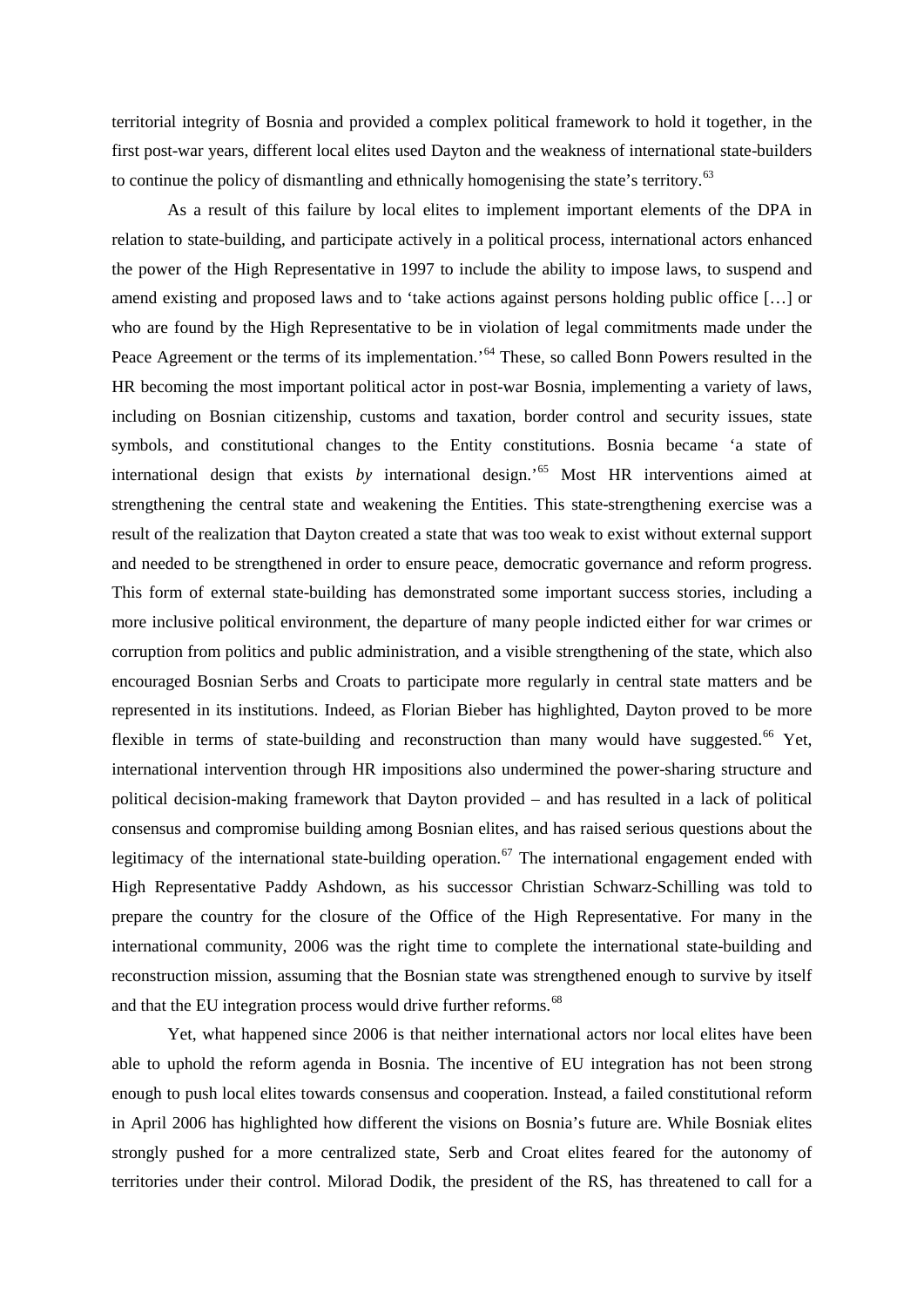referendum on the Entity's secession in order to block any further progress that he sees as weakening his Entity.<sup>[69](#page-19-47)</sup> Bosnian Croats have recently become more vocal, arguing that they are being discriminated within the FBiH, and also demand their own territorial unit.<sup>[70](#page-19-48)</sup> What all of this highlights is a lack of common state vision that goes back to the above described paradoxes of the DPA. Furthermore, BiH has been stuck between a rock and a hard place since 2006, with local elites unwilling to implement important reforms in relation to Bosnia's EU integration progress, and international actors unable to intervene again as a result of disagreement between major international players. In an environment like this, in which local institutions and elites are incapable and unwilling to come to joint decisions and address major policy issues such as environmental legislation, agricultural reform, citizenship and registration issues, and cultural funding, Bosnia has indeed become a state impossible to build.<sup>[71](#page-19-49)</sup> There is no consensus within Bosnia on the common state and where to go, and there is no consensus among major international actors on the future of the Bosnian state and the best way forward.

The DPA did not provide a blueprint for a functional state. Instead, it outlined a general framework for some institutions, and many of its core elements were contradictory and paradoxical. As a result of this, no progress in terms of state-reconstruction was achieved in the first post-war years, until international actors intervened in 1997. While some progress was achieved between 1997 and 2006, since then the country has been stagnating and falling behind others in the region, not least in terms of EU integration. Yet, Dayton alone is not to blame for this situation. Neither local elites nor international state-builders have been able to provide a common vision of what Bosnia is as a state and how its three main peoples can live together and work together to achieve EU membership (which is widely accepted as the main goal for Bosnia's future). Instead, there are still fundamental disagreements over what kind of state Bosnia is, and what role the three constituent peoples have in it.

#### **Dayton and Democratization**

The DPA was also rather explicit in relation to the democratization of the post-war Bosnian state. Article I.2 of the Constitution states that 'Bosnia and Herzegovina shall be a democratic state, which shall operate under the rule of law and with free and democratic elections.<sup>[72](#page-19-50)</sup> Annex III (Elections) and VI (Human Rights) of the DPA also indicate the focus on democratization, and indeed a strong focus on democracy, which goes beyond free elections. Instead, both the Constitution and different Annexes highlight the importance of free media, refugee return, human rights, and the rule of law. In the words of Wolfgang Merkel, it is possible to conclude that the DPA foresaw a concept of democracy, which is embedded rather than minimalist.<sup>[73](#page-19-51)</sup> This form of democracy highlights the importance of free and fair elections, but also focuses on additional elements to ensure that democracy becomes consolidated and accepted by all major actors. These include the focus on the rule of law, free media, and the protection of fundamental human rights. Dayton clearly focused on these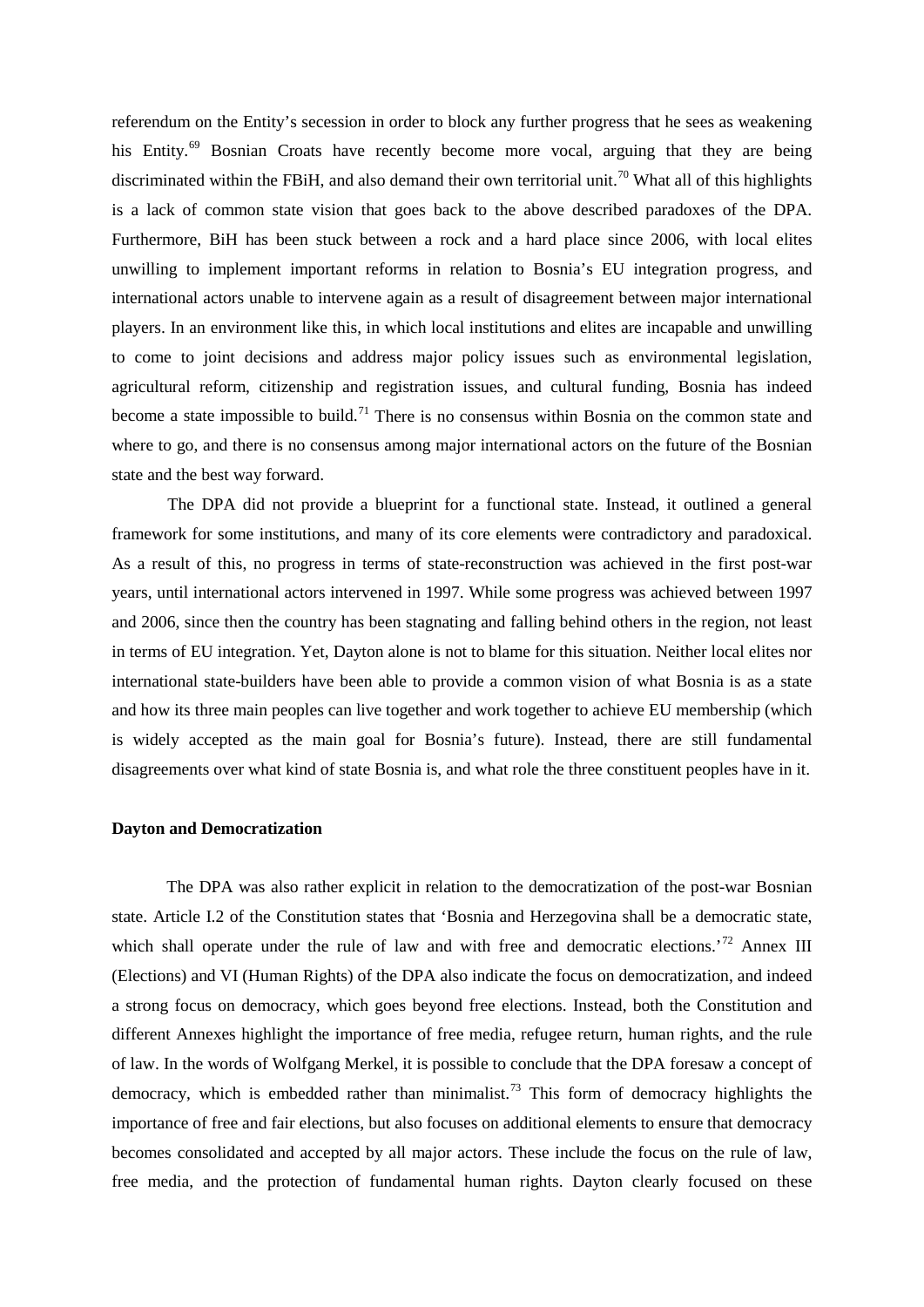elements, many of which are mentioned either in the Constitution (for example free media, fundamental rights, human rights, rule of law) or in some of the DPA's Annexes (Annex VI – Human Rights). As was the case with state-building and reconstruction, a key aim of democratization was to undo some of the results of the conflict in Bosnia (hence the focus on refugee return and human rights), to counter-balance the dominance of political elites representing exclusively the main ethnic groups (hence the focus on individual rather than group rights), and to provide a framework for the future development of the Bosnian state, which would enable reconciliation, and a move towards a less restrictive power-sharing system.

However, as has already been mentioned above, the institutional framework provided was characterized by complexities and paradoxes, especially the contrast between consociational powersharing on the one side, and the focus on individual and human rights and refugee return on the other side.<sup>[74](#page-19-52)</sup> While the DPA foresaw an embedded democracy in Bosnia, it is not clear what kind of democracy this would be. One interpretation is to say that major groups (i.e. the constituent peoples) would elect their elites who would cooperate and work together in post-war Bosnia. This interpretation is further supported by the strong focus on autonomy in the DPA, which gave the three constituent peoples a vast amount of autonomy over the territory in which they were the majority. However, another interpretation would be that Dayton, while protecting the rights of the constituent peoples, foresaw a liberal democracy, in which the human rights of all citizens would be central, independent of their ethnic belonging and place of residence. The focus on refugee return and on human rights would allow for this interpretation, which would result in a very different form of democracy in post-war Bosnia. The DPA is not clear which form of democracy it favours, but Bosnian elites have clearly opted for consociational power-sharing, because it consolidated and enhanced their power, not only over the territory where their group was a majority, but also over the central institutions of the Bosnian state.

Furthermore, the democratization process in post-war Bosnia has also been at the centre of attention of many commentators. While many have criticized the interventions of the HR as a form of new colonialism,<sup>[75](#page-19-53)</sup> others have defended them as a form of controlled democracy, as the HR had to intervene when local elites failed to act.<sup>[76](#page-19-54)</sup> Be that as it may, clearly the involvement of international actors in post-war state-building and democratization in Bosnia needs to be analyzed critically 20 years after the peace agreement was signed. As has been mentioned above, while the international intervention has contributed to strengthening the state and making the state more self-sustaining, it has also created new dependencies (Bosnian elites beginning to rely on the HR, even when they agreed on decisions), $^{77}$  $^{77}$  $^{77}$  and more importantly, it limited the possibilities for consensus finding and the search for compromise amongst Bosnian elites. Power-sharing systems tend to work best when elites are willing to work together, respect each other's point of view, and have been socialized into working together and finding suitable compromises that benefit all groups.<sup>[78](#page-19-37)</sup> This socialisation was undermined through the interventions of the HR in Bosnia. What is more, the HR has been unable to use his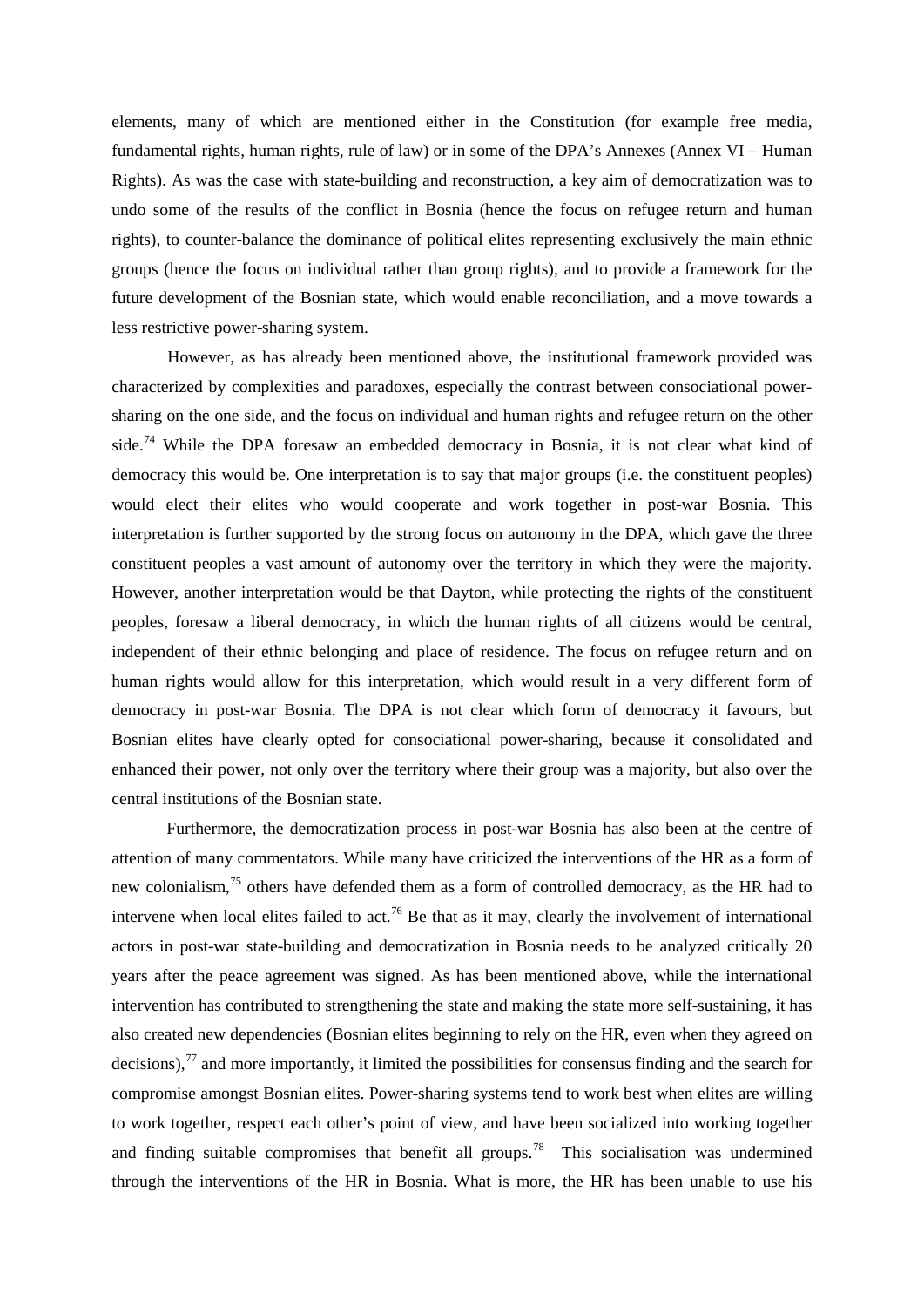interventions to push Bosnia towards democratization. When the international community ended its heavy interventionist policy in 2006, progress stopped in Bosnia. The differences between the elites representing the constituent peoples are too big to overcome, there is little willingness to work together, and the main elites remain focused on their access to key resources and control over the territory in which their group is the majority.<sup>[79](#page-19-38)</sup>

20 years after Dayton, Bosnia remains an electoral democracy at best. Freedom House labels it as 'partly free.'[80](#page-19-55) Neither is the media fully free, nor is the rule of law independent and functional throughout the country. The EU has failed to incite important reforms in the country, including judicial reform, police reform<sup>[81](#page-19-56)</sup> and media reform. Parties still function as large patronage networks that control a huge system of clientelistic interests, and therefore ensure their permanent access to votes and funding via representation in parliaments and governments. Dayton's ambiguity in terms of what kind of democracy Bosnia should be, plus the inability of international actors to promote democratic reforms and system-internal democratization, and the unwillingness and resistance of local elites to promote democratization, have resulted in the lack of democratic progress in post-war Bosnia.

## **Conclusion**

Bosnia and Herzegovina has gone through a challenging transition in the last 20 years. The country had to consolidate its statehood, implement a functional democracy, and switch from the Yugoslav system of workers' self-management to a liberal market economy. The war between 1992 and 1995 has contributed to a delayed and even more complex transition period after 1995.

The DPA attempted to end the war in December 1995 and provide a blueprint for Bosnia's future. With sections focusing on peace-building, state-building and democratization, it is fair to say that the DPA is one of the most detailed and complicated peace agreements in history. Yet, as the discussion above demonstrated, 20 years after the DPA, Bosnia remains a country stuck between complexity and paradoxes. While many elements of the peace-building framework that Dayton provided have been successfully implemented, the record is less impressive when looking at statebuilding and democratization. Here, local resistance, the lack of a coherent strategy by international state-builders and the paradoxes inherent in the DPA have led to a lack of progress and encouraged stagnation. Until today it is not clear who is in charge of the democratization and state-building exercise in Bosnia – local elites (who are often resistant and unwilling to work together) or international actors (who have no democratic legitimacy and no clear overall strategy). Bosnia still lacks a coherent vision for the future of the country, and a common understanding over what kind of democracy Bosnia should be (and should implement) on its way to membership in the EU. European integration has not sparked the same reform efforts as seen in Central and Eastern Europe, but also in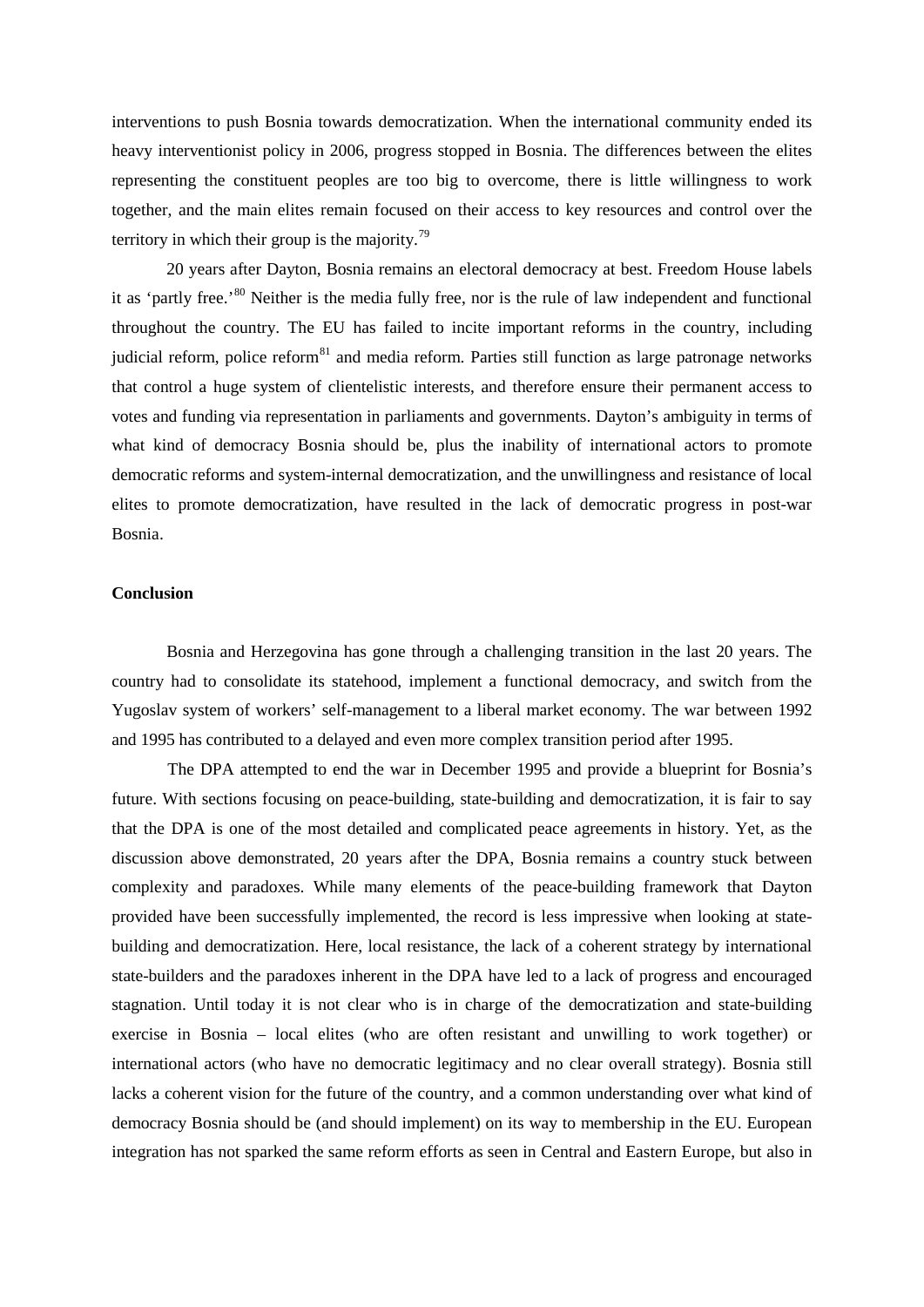neighbouring Croatia – mainly because Bosnia remains a contested state, with unconsolidated statehood and a democratic framework that is limited to free and fair elections.

It should come as no surprise that international actors abstained from using Dayton as a blueprint in similar situations. Neither the international state-building missions in Kosovo and Macedonia, nor the more complex democratization missions in Afghanistan and Iraq have used Dayton as an example of good practice.<sup>[82](#page-19-57)</sup> If anything, the DPA was used as a worst case scenario that should be avoided under all circumstances.<sup>[83](#page-19-58)</sup> It is too easy to blame Dayton for all the ills Bosnia faces today, but it did lay a foundation based on contradictory frameworks and paradoxical provisions. Without finding a common definition of what Bosnia and Herzegovina is as a state, and how it can best accommodate the ethnic, religious, cultural and social diversity of the country, it can be predicted that there will be little to no progress in Bosnia.

-

<span id="page-16-0"></span><sup>&</sup>lt;sup>1</sup> Following the general use in the literature, the short forms "Bosnia" or "BiH" will be used throughout this paper. This always refers to the whole country.

<span id="page-16-1"></span> $2^7$  The terms Dayton Peace Agreement, DPA and Dayton will be used interchangeably throughout this paper and all refer to the General Agreement for Peace in Bosnia and Herzegovina.

<span id="page-16-2"></span><sup>&</sup>lt;sup>3</sup> The first phase started when in 1991 Slovenia and Croatia declared their independence from Yugoslavia, soon to be followed by similar declarations from Macedonia and Bosnia. The second phase would take place in 1999 with the Kosovo war, before the third phase started in 2006 with Montenegro's independence and finished in 2008 with Kosovo's unilateral declaration of independence.

See: Sabrina Ramet, *The Three Yugoslavias – State-Building and Legitimation 1918-2005*, Bloomington: Indiana University Press,2006, pp. 413-536; Laura Silber and Allan Little, *The Death of Yugoslavia*, London: Penguin Books, 1995, pp. 345-379; Steven Burg and Paul Shoup: *The War in Bosnia and Herzegovina – Ethnic Conflict and International Intervention*, Armonk and London: M.E. Sharpe, 1999, pp. 415-418.

<span id="page-16-3"></span><sup>&</sup>lt;sup>4</sup> State-Building refers to the process of re-establishing a state after violent conflict. It usually covers three dimensions, namely the physical re-establishment of a state, including its borders and infrastructure, the reestablishment of political institutions and the provision of state services such as welfare policies. For a general discussion on state-building see: Francis Fukuyama, *State-Building: Governance and World Order in the 21st Century*, Ithaca: Cornell University Press, 2014.

For a more detailed discussion on state-building in Bosnia and Herzegovina, see: Roberto Belloni, *State Building and International Intervention in Bosnia,* Abington: Routledge 2007.

<span id="page-16-4"></span><sup>&</sup>lt;sup>5</sup> Democratization is a complex process, which involves a number of transitions, including the establishment of a competitive party system and free and fair elections, the establishment of the rule of law, the provision of a free economic space and dealing with the previous regime / the past. This discussion will focus on the political elements of democratization, namely the extent to which the DPA attempted to establish a democratic state, based on free and fair elections and democratic institutions. For a detailed discussion of democratization see: Juan Linz and Alfred Stepan, *Problems of Democratic Transition and Consolidation – Southern Europe, South America and Post-Communist Europe*, Baltimore: The Johns Hopkins University Press 1996.

On democratization in Bosnia see the critical discussion in David Chandler*, Bosnia: Faking Democracy After Dayton*, 2nd edition, London: Pluto Press.

<sup>&</sup>lt;sup>6</sup> Florian Bieber, 'Building Impossible States? State-Building Strategies and EU Membership in the Western Balkans', *Europe-Asia Studies*, Vol. 63, No.10, 2011, p.1783. Also see Elizabeth M. Cousens and Charles K. Cater, 'Toward Peace in Bosnia: Implementing the Dayton Accords', London: Lynne Rienner Publishers, 2001;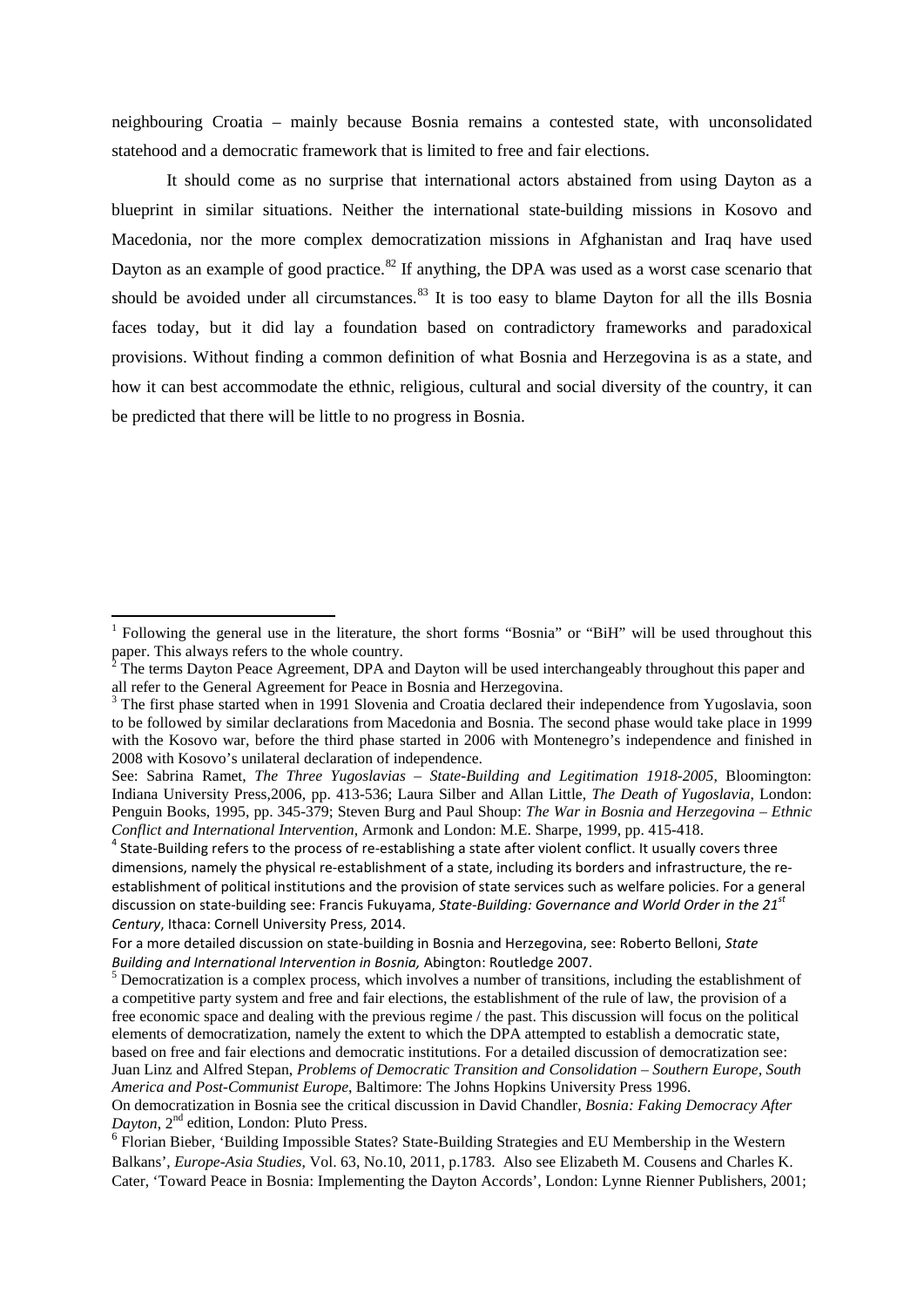Pauline Neville‐Jones, 'Dayton, IFOR and Alliance Relations in Bosnia', *Survival: Global Politics and Strategy*, Vol. 38, No. 4, 1996, pp. 45-65 and Ivo H. Daalder, 'Getting to Dayton: The Making of America's Bosnia Policy', Washington, DC: The Brookings Institution, 2000.

<span id="page-17-1"></span><sup>7</sup> Some of the examples include Stefano Recchia, 'Beyond International Trusteeship: EU Peacebuilding in Bosnia and Herzegovina', Occasional Paper No. 66, Paris: European Union Institute for Security Studies, 2007 (at: http://www.iss.europa.eu/uploads/media/occ66.pdf); Richard Caplan, 'Assessing the Dayton Accord: The structural weaknesses of the general framework agreement for peace in Bosnia and Herzegovina', *Diplomacy & Statecraft*, Vol. 11, No. 2, 2000, pp.213-32; Timothy Donais, The Political Economy of Peacebuilding in Post-Dayton Bosnia', NY: Routledge, 2005.

<span id="page-17-2"></span><sup>8</sup> UN, 'UN Peacebuilding: An Orientation', Peacebuilding Support Office, September 2010, p.5 (at: www.un.org/en/peacebuilding/pbso/pdf/peacebuilding\_orientation.pdf).

<span id="page-17-3"></span><sup>9</sup> Michelle I. Gawerc, 'Peace-Building: Theoretical and Concrete Perspectives', *Peace & Change*, Vol.31, No. 4, 2006, p.439.

<span id="page-17-4"></span><sup>10</sup> Edward E. Azar, 'The Management of Protracted Social Conflict: Theory and Cases', Hampshire/Aldershot: Dartmouth, 1990; John Burton (ed.), 'Conflict: Human Needs Theory', London: Macmillan, 2005; Michael Lund, 'Preventing Violent Conflicts – A Strategy for Preventive Diplomacy', Washington, DC: USIP, 1996.

<span id="page-17-5"></span><sup>11</sup> Johan Galtung, 'A Mini Theory of Peace ', Galtung-Institute for Peace Theory and Peace Practice (at: www.galtung-institut.de/en/research/).

 $12$  Gawerc (see n.6 above), pp.438-9.

<u>.</u>

<span id="page-17-6"></span><sup>13</sup> John Paul Lederach, 'Building Peace – Sustainable Reconciliation in Divided Societies, Washington, DC: USIP, 1997.

<sup>14</sup> UN, 'An Agenda for Peace: Preventive Diplomacy, Peacemaking and Peace-Keeping', UN doc., A/47/277 -S/24111, 1992 (at: www.unrol.org/files/a\_47\_277.pdf).

<sup>15</sup> Eglė Elena Šataitė, 'Peace-Building Operations: The Case of Bosnia and Herzegovina', in Gediminas Vitkus (ed.), *Lithuanian Annual Strategic Review 2008*, Vilnius: Military Academy of Lithuania, 2009, p. 71 (at: www.isn.ethz.ch/Digital-Library/Publications/Detail/?lang=en&id=121679).

<sup>16</sup> The UN's constant drive to review and update its approach to peace-building can be partly explained by a desire to avoid mistakes of the past, which can be seen on the example of failed peace agreements such as one in Angola or protracted conflicts in Afghanistan and DRC.

17 UN, 'Report of the Panel on United Nations Peace Operations ("Brahimi Report")', UN doc., A/55/305– S/2000/809, p.3.

 $18$  By focusing on military and civilian aspects the paper follows the distinction introduced by the DPA.

<sup>19</sup> General Framework Agreement for Peace in Bosnia and Herzegovina.

<sup>20</sup> Paola Gaeta, 'The Dayton Agreement and International Law', *European Journal of International Law*, Vol. 7, No.2, 1996, p.154.

<sup>21</sup> Bosnia and Herzegovina is a federal country consisting of two entities, the Federation of BiH (FBiH) and the Republika Srpska. In the FBiH, mainly Bosniaks and Croats live, and it consists of 10 cantons. The RS is centralised and mainly Serbs live in this entity. In addition, the District of Brčko is administered independently but belongs to both entities.

For further information on federalism in Bosnia see: Soeren Keil, 'Federalism as a Tool of Conflict Resolution – The Case of Bosnia and Herzegovina' *L'Europe En Formation*, Vol. 54, No. 363, 2012, pp. 205-218.

NATO, 'Peace Support Operations in Bosnia and Herzegovina', 11 November 2014 (at: www.nato.int/cps/en/natolive/topics\_52122.htm).

<sup>23</sup> David Last, 'Implementing the Dayton Accords: the Challenges of Inter-Agency Coordination', in Ted Woodcock (ed.), *Analysis of and for Conflict Resolution, Proceedings of the Second Cornwallis Group Seminar*, Canadian Peacekeepers' Press, 1998. (at: http://www.davidmlast.org/davidmlasthome/Publications\_files/last-cgs-dayton.pdf).

<sup>24</sup> Heinz Vetschera and Mattheu Damian, 'Security Sector Reform in Bosnia and Herzegovina – The Role of the International Community' *International Peacekeeping*, Vol. 13, No. 1, 2006, pp. 28-42.

<sup>25</sup> SFOR, 'History of the NATO-led Stabilisation Force (SFOR) in Bosnia and Herzegovina' (at: www.nato.int/sfor/docu/d981116a.htm).

 $26$  NATO (see n.22 above).

 $27$  SFOR (see n.25 above).

 $28$  NATO (see n.22 above).

<span id="page-17-0"></span><sup>29</sup> Jannik Knauer, 'EUFOR Althea: Appraisal and Future Perspectives of the EU's Former Flagship Operation in Bosnia and Herzegovina', *EU Diplomacy Paper 7*, Bruges: College of Europe, Department of EU International Relations and Diplomacy Studies, 2011, p.7.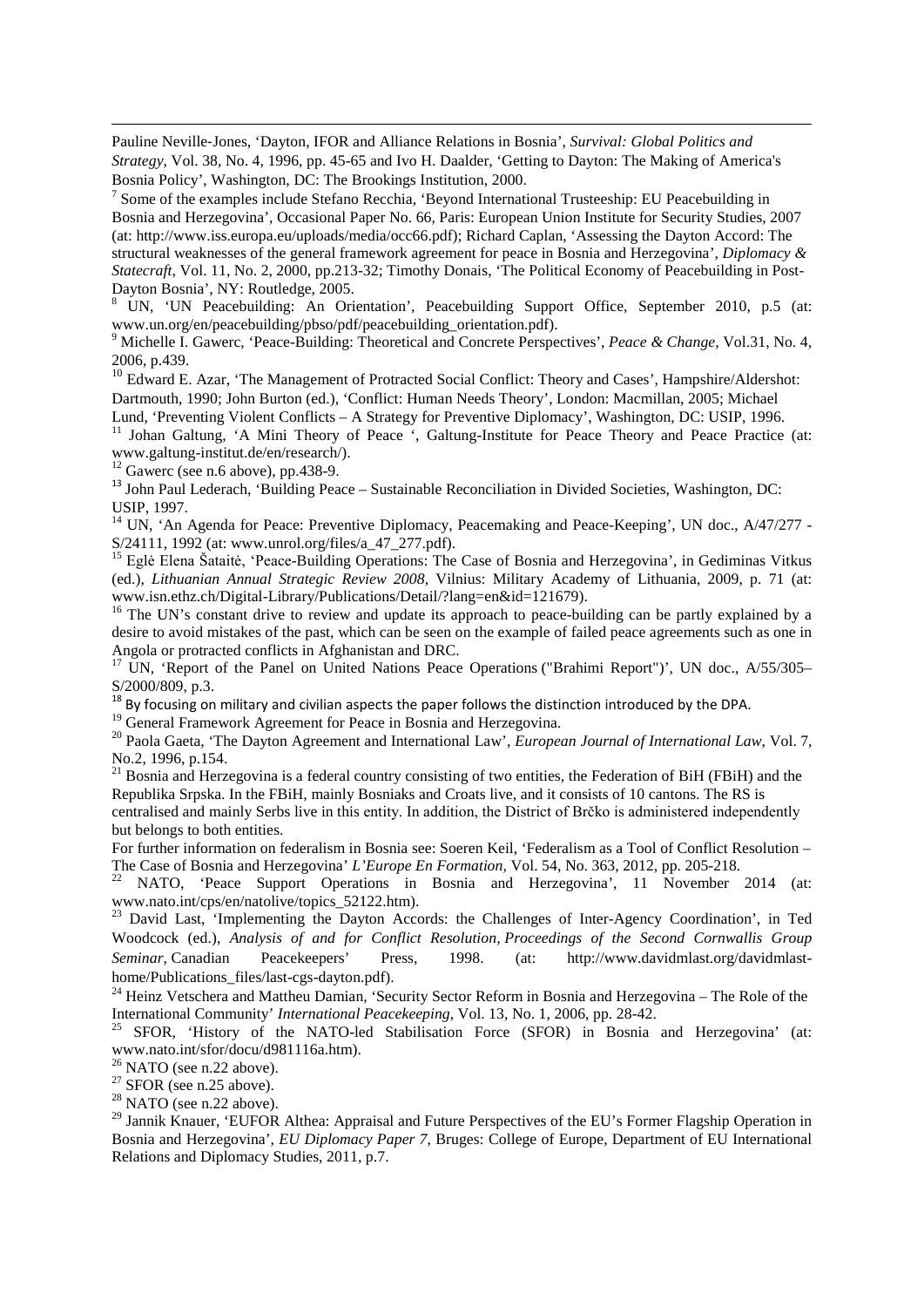<sup>30</sup> EEAS, 'EU military operation in Bosnia and Herzegovina (Operation EUFOR ALTHEA)', January 2015 (at: www.euforbih.org/images/stories/eufor/Factsheet\_E.pdf).

<u>.</u>

 $32$  See on this and a current assessment of the security situation in Bosnia: Kurt Bassuener, 'Virtual Deterrence – BiH's Institutionalized Insecurity and the International Flight from Responsibility' in: Soeren Keil and Valery Perry (eds.) *State-Building and Democratization in Bosnia and Herzegovina*, Farnham and Burlington: Ashgate, 2015, pp. 83-108.

<sup>33</sup> Soeren Keil and Bernhard Stahl, 'A Security Community in the Balkans? The Foreign Policies of the Post-Yugoslav States', *Sudosteuropa Mitteilungen*, Issue 2, 2013, pp.14-25.

<sup>34</sup> Vlado Azinović, Kurt Bassuener and Bodo Weber, Assessing the Potential for Renewed Ethnic Violence in Bosnia and Herzegovina: A Security Risk Analysis, Sarajevo: Atlantic Initiative Democratization Policy Council, 2011, p.31 (at: www.democratizationpolicy.org/uimages/pdf/DPC-AI\_BiH%20Security\_Study.pdf).

<sup>35</sup> Kurt Bassuener, 'Virtual Deterrence – BiH's Institutionalized Insecurity and the International Flight from Responsibility' in: Soeren Keil and Valery Perry (eds.) *State-Building and Democratization in Bosnia and Herzegovina*, Farnham and Burlington: Ashgate, 2015, p. 99.

<sup>36</sup> General Framework Agreement for Peace in Bosnia and Herzegovina. Annex X, Article I.I.  $37$  ibid.

<sup>38</sup> It should be noted that although Annex X was devoted solely to civilian aspects of peace, some other agreements within the DPA touched upon the topic as well. Annex VII, which dealt with the question of the refugee return, could serve as an example here. Compared to the military clauses in the Dayton Accords, however, civilian aspects of peace were less clearly defined.

<span id="page-18-1"></span><span id="page-18-0"></span><sup>39</sup> Mersiha Hukic, 'Rebuilding Bosnia-Herzegovina: Achievements and Difficulties'. Vienna, 9 February 2000 (at: www.i-p-o.org/rebuilding-bosnia.htm).

<span id="page-18-2"></span> $^{40}$  Papić, Žarko and Ninković, Ranka, 'Reconstruction Survey, Bosnia and Herzegovina 2007', London: Tiri, 2007, p.5.

<sup>41</sup> Papić, Žarko and Ninković, Ranka (see n.34 above), p.11.

<span id="page-18-3"></span><sup>42</sup> Vitalino Canas, 'Bosnia and Herzegovina, Prospects for the Post-Dayton Era', NATO Parliamentary Assembly Doc., 164 CDS 06 E, 2006 (at: www.nato-pa.int/default.asp?SHORTCUT=993).

<sup>43</sup> IMF. 'Bosnia and Herzegovina: Concluding Statement of the 2015 Article IV Mission', 12 May 2015 (at: www.imf.org/external/np/ms/2015/051215.htm).

<span id="page-18-5"></span><span id="page-18-4"></span><sup>44</sup> Nikolaos Tzifakis and Charalambos Tsardanidis, 'Economic reconstruction of Bosnia and Herzegovina: The lost decade', *Ethnopolitics: Formerly Global Review of Ethnopolitics*, Vol. 5, No.1, 2006, p.71.

<span id="page-18-6"></span><sup>45</sup> Papić, Žarko and Ninković, Ranka (see n.34 above), pp.14-15.

<span id="page-18-7"></span><sup>46</sup> Sören Keil, 'The Political Conditions of Economic Development in the Western Balkans' *Südosteuropa Mitteilungen*, Vol. 55, No.2, 2015, pp. 82-94.

<sup>47</sup> Vlado Azinović, Kurt Bassuener and Bodo Weber (see n.28 above), p.61.

<sup>48</sup> General Framework Agreement for Peace in Bosnia and Herzegovina. Annex VII, Article I.I.

 $49$  ibid.

<sup>50</sup> Marita Eastmond, 'Transnational Returns and Reconstruction in Post-war Bosnia and Herzegovina', *International Migration*, Vol.44, No.3, 2006, p.143.

<sup>51</sup> Huma Haider (see n.44 above).

 $52$  Ibid.

<sup>53</sup> Soeren Keil and Valery Perry, 'Introduction: State-Building and Democratization in Bosnia and Herzegovina' in: Soeren Keil and Valery Perry (eds.) *State-Building and Democratization in Bosnia and Herzegovina*, Farnham and Burlington: Ashgate, 2014, pp. 1-14.

<sup>54</sup> See for example: Florian Bieber, *Post-war Bosnia: Ethnicity, Inequality and Public Sector Governance*, Basingstoke: Palgrave MacMillian 2005, as well as Sumantra Bose, *Bosnia After Dayton – Nationalist Partition and International Intervention,* Oxford and New York: Oxford University Press, 2002, and Roberto Belloni, *State-Building and International Intervention in Bosnia and Herzegovina*, Abington and New York: Routledge 2007.

<sup>55</sup> Both the cantons in the FBiH and the RS are mainly ethnically homogenous as a result of ethnic cleansing. There are some exceptions, namely two mixed cantons in the FBiH and the District of Brčko, which remain multi-ethnic.

<sup>56</sup> Julia Bake, Simon Runkel and Rob Scheid, *Socio-Economic Aspects of Peacebuilding – Corruption, Informal Labor and Brain Drain in Bosnia and Herzegovina*, CCS Working Papers, No. 8, 2008, available at: edoc.vifapol.de/opus/volltexte/2011/3413/pdf/ccswp08.pdf

<sup>57</sup> General Framework Agreement for Peace in Bosnia and Herzegovina, Annex IV, Article I.I.

 $31$  ibid.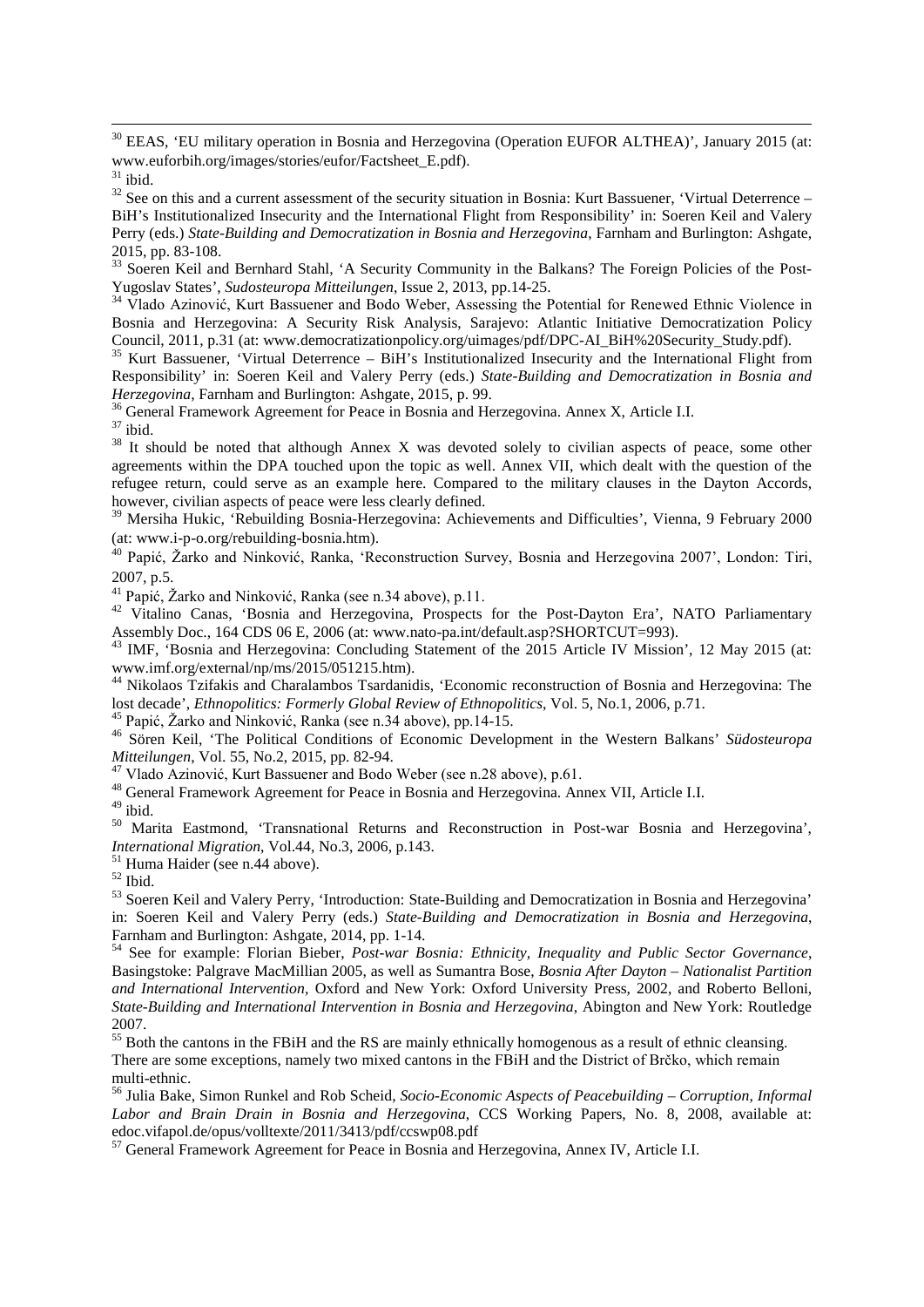<span id="page-19-9"></span><sup>58</sup> General Framework Agreement for Peace in Bosnia and Herzegovina, Annex IV, Article I.3, as well as Soeren Keil, *Multinational Federalism in Bosnia and Herzegovina*, Farnham and Burlington: Ashgate, 2013, pp. 95-124.

<span id="page-19-37"></span><span id="page-19-11"></span><span id="page-19-10"></span><sup>59</sup> On the role of homogenized territory in post-war Bosnia, see: Gerard Toal and Carl Dahlman, *Bosnia Remade – Ethnic Cleansing and Its Reversal,* Oxford and New York: Oxford University Press, 2011, pp.46-141.

<span id="page-19-38"></span><sup>60</sup> The most notable author of this school of thinking is Arend Lijphart. See for example: Arend Lijphart, *Democracy in Plural Societies*, New Haven: Yale University Press, 1977 as well as Arend Lijphart, 'Constitutional Design for Divided Societies'*. Journal of Democracy*. Vol. 15, No.2, pp. 96–109.

<span id="page-19-55"></span><span id="page-19-13"></span><span id="page-19-12"></span>See also for a more recent discussion on this topic: John McGarry and Brendan O'Leary, 'Consociational Theory, Northern Ireland's Conflict, and its Agreement. Part 1: What Consociationalists can learn from Northern Ireland' *Government and Opposition*, Vol. 41, No. 1, 2006, pp. 43-63.

<span id="page-19-57"></span><span id="page-19-56"></span><span id="page-19-14"></span>John McGarry and Brendan O'Leary, 'Consociational Theory, Northern Ireland's Conflict and its Agreement 2. What Critics of Consociation can learn from Northern Ireland' *Government and Opposition*, Vol. 41 No. 2, 2006, pp. 249-277.

<span id="page-19-39"></span><sup>61</sup> Jens Woelk, 'Trying to Build a Federal State on Paradoxes' in: Michael Burgess and Alan Tarr (eds.) Constitutional Dynamics in Federal Systems, Montreal: McGill-Queen's University Press, 2012, pp.109-139.

<span id="page-19-58"></span><span id="page-19-40"></span><span id="page-19-16"></span><span id="page-19-15"></span><sup>62</sup> For an assessment of the first years after the DPA, see Carl Bildt, *Peace Journey – The Struggle for Peace in Bosnia*, London: Weidenfeld and Nicolson, 1998.

<span id="page-19-41"></span><span id="page-19-17"></span><sup>63</sup> For an example of this homogenization see: Louis Sell, 'The Serb Flight From Sarajevo: Dayton's First Failure' *East European Politics and Societies*, Vol.14, No.1, 1999, pp. 179-202.

<span id="page-19-42"></span><sup>64</sup> Peace Implementation Council, *Bonn Summit Conclusions*, 10 December 1997, (at: [www.ohr.int/pic/default.asp?content\\_id=5182\)](http://www.ohr.int/pic/default.asp?content_id=5182)

<span id="page-19-43"></span><span id="page-19-19"></span><span id="page-19-18"></span><sup>65</sup> Sumantra Bose, 'The Bosnian State a Decade After Dayton' in: David Chandler (ed*.), Peace without Politics? Ten Years of International State-Building in Bosnia*, London: Routledge, 2005, p. 17, emphasis in original version.

<span id="page-19-44"></span><span id="page-19-20"></span><sup>66</sup> Florian Bieber, 'After Dayton, Dayton? The Evolution of an Unpopular Peace' *Ethnopolitics*, Vol. 5, No.1, 2006, pp. 15-31.

<span id="page-19-45"></span><span id="page-19-21"></span> $\frac{67}{67}$  See for example the very critical report by the Council of Europe, which criticizes international intervention and the strict power-sharing provisions in post-war Bosnia.

<span id="page-19-22"></span>Venice Commission (European Commission for Democracy through Law), *Opinion on the Constitutional Situation in Bosnia and Herzegovina and the Powers of the High Representative*. CDL-AD (2005) 004 *2*, March 11, 2004. (at: [www.venice.coe.int/docs/2005/CDL-AD\(2005\)004-e.pdf.\)](http://www.venice.coe.int/docs/2005/CDL-AD(2005)004-e.pdf.)) 

<span id="page-19-24"></span><span id="page-19-23"></span>More generally on constitutional reform see: Sofia Sebastian, *Post-War Statebuilding and Constitutional Reform – Beyond Dayton in Bosnia*, Basingstoke: Palgrave MacMillian 2014.

<span id="page-19-46"></span><span id="page-19-25"></span><sup>68</sup> Mateja Peter, 'No Exit. The Decline of International Administration in Bosnia and Herzegovina' in: Soeren Keil and Valery Perry (eds.), *State-Building and Democratization in Bosnia and Herzegovina*, Farnham and Burlington: Ashgate, 2015, pp. 131-150.

<span id="page-19-47"></span><span id="page-19-28"></span><span id="page-19-27"></span><span id="page-19-26"></span><span id="page-19-0"></span><sup>69</sup> Gerard Toal, '"Republika Srpska Will have a Referendum" The Rhetorical Politics of Milorad Dodik' *Nationalities Papers*, Vol. 41, No.1, 2014, pp. 166-204.

 $70$  See Valery Perry's paper in this forum on this issue.

<span id="page-19-49"></span><span id="page-19-48"></span><span id="page-19-30"></span><span id="page-19-29"></span><sup>71</sup> Florian Bieber, 'Building Impossible States, see n.4 above, pp.1783-1802.

<span id="page-19-50"></span><span id="page-19-31"></span><span id="page-19-1"></span><sup>72</sup> General Framework Agreement for Peace in Bosnia and Herzegovina, Annex IV, Art. 1.2. Available at: www.ohr.int/dpa/default.asp?content\_id=372

<span id="page-19-32"></span><sup>73</sup> Wolfgang Merkel, 'Embedded and Defective Democracies' *Democratization*, Vol. 11, No. 5, 2004, 33-58.

<span id="page-19-52"></span><span id="page-19-51"></span><span id="page-19-2"></span> $74$  This contrast can also be seen in the legal interpretation of Bosnia's Constitution. While the Bosnian Constitutional Court has continuously promoted the idea of power-sharing between the three constituent

<span id="page-19-33"></span>peoples, the Venice Commission and the European Court of Human Rights have strongly focused on individual and human rights.

<span id="page-19-3"></span>See for example

<u>.</u>

*Case U 5/98 Partial Decision III* 1(A), 1(B), Constitutional Court of Bosnia and Herzegovina, July 1, 2000. and

<span id="page-19-34"></span><span id="page-19-5"></span><span id="page-19-4"></span>*Case of Sejdic and Finci v. Bosnia and Herzegovina*, European Court of Human Rights, Judgment 9, December 22, 2009. (at:

<span id="page-19-35"></span><span id="page-19-7"></span><span id="page-19-6"></span>cmiskp.echr.coe.int/tkp197/view.asp?action=html&documentId=860268&portal=hbkm&source=externalbydoc number&table=F69A27FD8FB86142BF01C1166DEA398649)

<span id="page-19-53"></span><span id="page-19-8"></span><sup>75</sup> David Chandler, *Bosnia – Faking Democracy after Dayton*, 2<sup>nd</sup> ed., London: Pluto Press; Gerald Knaus and Felix Martin, 'Travails on a European Raj' *Journal of Democracy*, Vol.14, No.3, 2003, pp.60-74.

<span id="page-19-54"></span><span id="page-19-36"></span><sup>76</sup> Viktor Bojkov, 'Democracy in Bosnia and Herzegovina: Post-1995 System and its Functioning' *Southeast European Politics*, Vol. 4, No. 1, 2003, pp. 41-67.